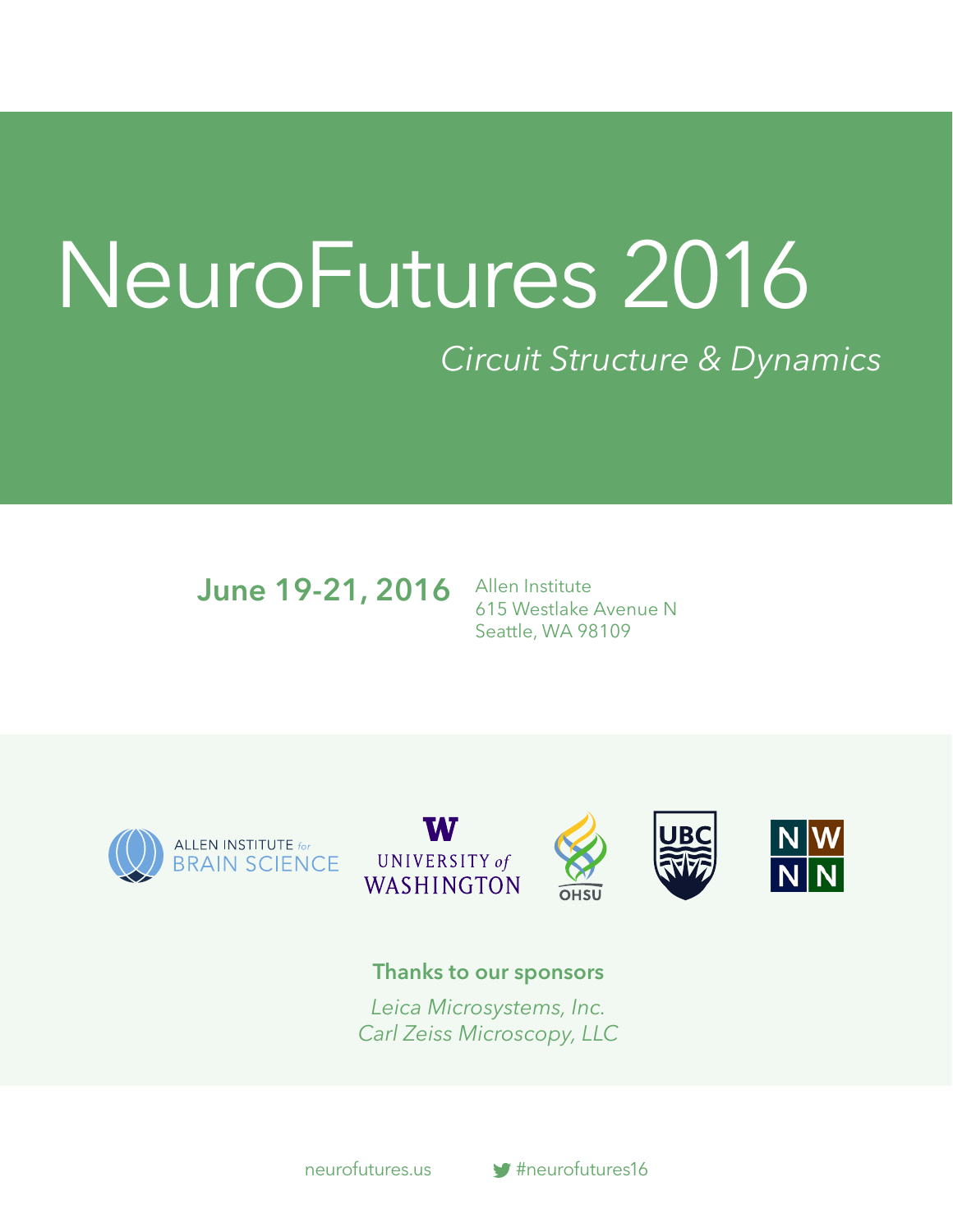## Sunday, June 19

#### 5:30-6:30pm Public lecture

Anne Churchland, *Cold Spring Harbor Laboratory* "How brains combine multiple pieces of information to guide decision-making"

Humans and animals make better decisions when we combine multiple pieces of information. This is clear intuitively, but how brains achieve this remains mysterious. Recent technologies have enabled us to ask questions like: How do animals combine multiple pieces of information to guide decisions? How are humans different from mice and rats? Or are we different at all?

#### 6:30-7:30pm Keynote panel and Q&A

NeuroFutures 2026: How will technology transform our ability to understand the 2026 brain?

Large-scale brain research projects around the globe are producing new technologies that allow us to peer inside a working brain, understand the genes of people with neurological disease, reveal the different types of cells in the brain and target those cells with designer drugs, new devices for stimulation and new DNA editing approaches.

The panel of keynote speakers—led by audience questions and interaction—will discuss how this may revolutionize our understanding of the brain and its diseases, ten years from now.

- Linda Buck, Ph.D., *Fred Hutchinson Cancer Research Center, 2004 Nobel Laureate in Physiology or Medicine*
- Anne Churchland, Ph.D., *Cold Spring Harbor Laboratory*
- Jeff Ojemann, M.D., *UW Neurosurgery*
- Afonso Silva, Ph.D., *National Institute of Neurological Disorders & Stroke*

# Monday, June 20

#### 7:15-8:00am Registration and continental breakfast

#### 8:00-8:15am Welcome and introductory remarks, NeuroFutures committee

- Jane Roskams, Ph.D., *Allen Institute* (chair)
- Kurt Haas, Ph.D., *University of British Columbia*
- Sheri Mizumori, Ph.D., *University of Washington*
- Scott Ransom, Ph.D., *University of Washington*
- Rad Roberts, Ph.D., *University of Washington*
- Bill Rooney, Ph.D., *Oregon Health & Science University*

#### 8:15-9:15am Opening keynote

Linda Buck, *Fred Hutchinson Cancer Research Center, 2004 Nobel Laureate in Physiology or Medicine* 

"Deconstructing smell"

Humans and other mammals detect as many as 10,000 or more chemicals in the external environment – but how do they actually do it? The brain must also translate the detection of those chemicals into different smells, such as rose orgarlic. Finally, pheromones and other social cues elicit hormonal changes and instinctive behaviours in animals. The illumination of the neural circuits underlying these effects may ultimately provide clues to molecular mechanisms that influence basic drives and emotional states in humans.

9:15-9:30am Morning break

#### 9:30-11:30am Novel imaging approaches: live awake monitoring of circuits Moderator: Marcos Frank

Tim Murphy, *University of British Columbia*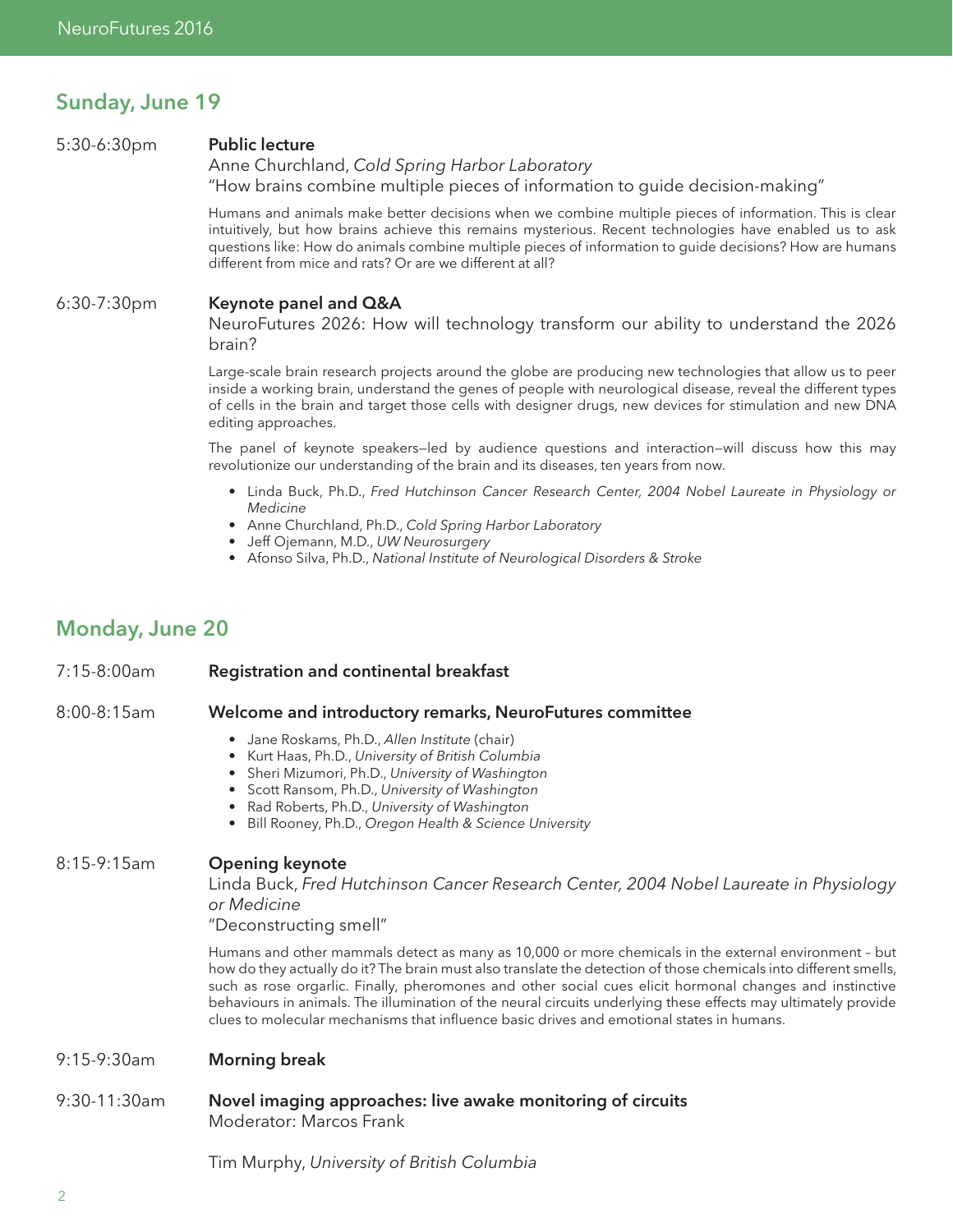#### "High throughput imaging of mouse mesoscopic activity in health and disease"

Mouse automated home cage cortical mesoscopic imaging supports 5 mice at a time and requires minimal investigator intervention. We monitor cortical functional connectivity up to 24 h/day in >7000 self-initiated and un-supervised imaging sessions up to 90 days. The procedure provides robust assessment of functional cortical maps based on both spontaneous activity and brief sensory stimuli such as light flashes. To identify novel targets for brain stimulation in vivo, simultaneous wide-field of view GCAMP imaging and sub-cortical/ cortical cellular electrophysiology using electrode arrays was used in mice to investigate relationships between spontaneous single neuron spiking and mesoscopic cortical activity. These automated systems have applications for evaluating normal physiological function as well as modeling disease.

## Saskia de Vries, *Allen Institute for Brain Science*

#### "Mapping activity in the visual cortex of the awake mouse"

In order to explore how features of the sensory environment are represented by cortical circuits, the Allen Institute for Brain Science has developed the first survey of neural activity in the living brain, the Allen Brain Observatory, to be announced in July. Using high-throughput 2-photon calcium imaging, we have systematically recorded the visual responses of over 18,000 neurons in the awake mouse cortex, generating a dataset that spans four visual areas, and four distinct Cre lines expressed in multiple cortical layers. This is an extremely rich dataset for exploring cortical computations involved in visual information processing at both the single cell and population level. In this talk, I will present data from this new product and explore early analysis of visual coding in the awake mouse cortex.

#### Larry Zweifel, *University of Washington*

#### "Molecular and circuit mechanisms regulating GABAergic control of the ventral midbrain"

Dopamine neurons of the ventral tegmental area play an important role in regulating emotional processing, learning, and memory. I will discuss our recent development of viral-based circuit mapping tools that have allowed us to demonstrate the overwhelming majority of external inputs to the VTA are derived from GABAergic inhibitory projection neurons. In addition to mapping specific inhibitory inputs to the VTA, we have identified the Robo2 signaling pathway as a key regulator of inhibitory synaptic connectivity. Disruption of Robo2 signaling in the adult midbrain potently disrupts inhibitory control of the VTA and generates profound deficits in psychomotor control and learning.

#### Patricia Kuhl, *University of Washington*  "Imaging the baby brain: imagine a future of improved learning for all children"

New imaging methods allow measures of brain activity while infants are engaged in a task, and these measures are highly predictive of infants' future performance. Baby brain imaging is answering basic science questions about how young children learn, and also providing "biomarkers" of risk for developmental disabilities very early in development, opening an opportunity for creative interventions.

#### 11:30am-12:30pm Lunch

#### 12:30-1:30pm Afternoon keynote

Liqun Luo, *Stanford University*  "Organization and assembly of neural circuits"

We are interested in how neural circuits are organized in the adult brain, and how they are assembled during development. In this talk, I will summarize our studies on the assembly of complex neural circuits in flies and mice. I will also discuss our recent development of tools to map input-output architectures of neural circuits and their application to the monoamine systems in mice.

#### 1:30-3:30pm Human and non-human primate circuit function Moderator: Sheri Mizumori

Jeff Ojemann, *University of Washington* "Motor reorganization with brain computer interface use"

New experiences lead to changes in cortical interactions and organization, even in the initial stages of a new task. We use cortical recordings (electrocorticography, or ECoG) in humans obtained as part of the surgical treatment of epilepsy. ECoG can be used as control for brain-computer interface -a completely novel task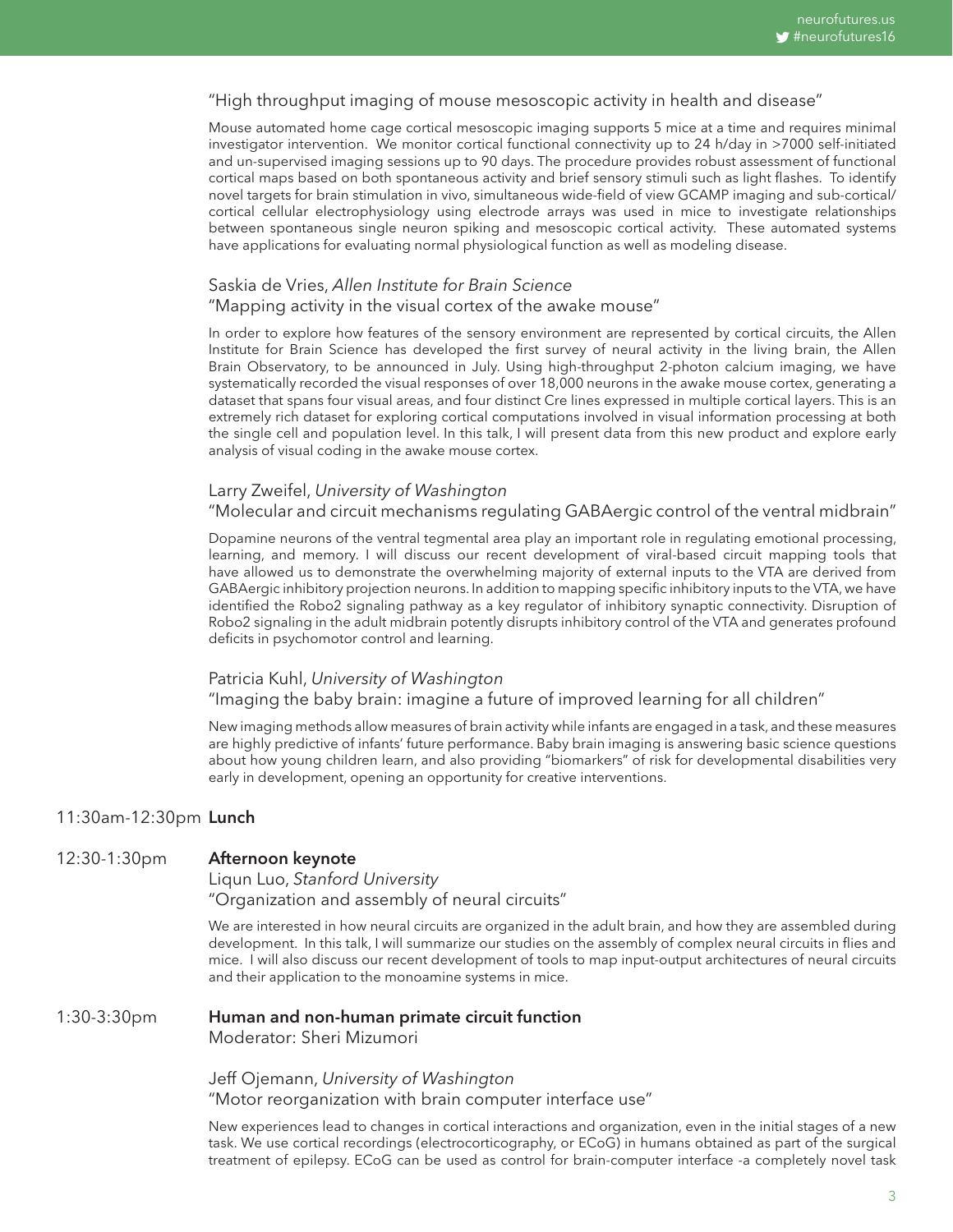which shows changes in the organization of the motor cortex within minutes. With learning, widespread areas become more or less involved. By modulating task requirements, the control area of cortex can be completely repurposed from its original motor role in this short period. This work will explore the ways in which human cortex may rapidly incorporate the experience of models of neuroprosthetics and offer insight into the cognitive neurobiology of this highly novel task.

#### Beth Buffalo, *University of Washington*

"Using virtual reality in monkeys to probe hippocampal circuitry and the cognitive map"

While it has long been recognized that medial temporal lobe structures are important for memory formation, studies in rodents have also identified exquisite spatial representations in these regions in the form of place cells in the hippocampus and grid cells in the entorhinal cortex. Spatial representations entail neural activity that is observed when the rat is in a given physical location, and these representations are thought to form the basis of navigation via path integration. Recent studies in nonhuman primates have suggested that similar kinds of spatial representations can be identified, even in the absence of physical movement through an environment. I will discuss recent work from my lab that addresses similarities and differences between spatial responses as identified in rodents and primates. I will also discuss areas of opportunity for future research to further our understanding of the function of the hippocampal formation and the nature of the cognitive map.

#### Verginia Cuzon-Carlson, *Oregon Health & Science University*

"Elucidating brain circuitry underlying behavior in non-human primates using DREADDs"

The ability to reversibly manipulate brain circuitry is important to dissect their role in complex behaviors and disease states. This technology in non-human primates has lagged behind those used in c-elegans, drosophila, and rodents. Here the use of a relatively new chemogenetic technique called designer receptors that are exclusively activated by designer drugs (DREADDs) in non-human primates is explored. The use of DREADDs in non-human primate models acts not only as a tool for analyzing neural function in more sophisticated models of behavior but as a potential use in clinical applications.

#### Jonathan Ting, *Allen Institute for Brain Science*

"New horizons for the functional analysis of human neocortical cell types and microcircuits"

Human neocortical brain tissue excised during neurosurgeries can be maintained in a vital state in the laboratory and provides a rare opportunity to directly explore the structural and functional architecture of the living human brain. In this talk I will provide an overview or our recently established human ex vivo brain slice platform and describe innovative and forward-thinking research avenues currently under development at the Allen Institute for Brain Science that aim to greatly expand our understanding of human neocortical cell types and circuits.

- 3:30-3:45pm Afternoon break
- 3:45-5:45pm **Circuits in neurodegeneration** Moderator: David Newell

#### Craig Brown, *University of Victoria*

"Chronic optogenetic stimulation of thalamocortical projections enhances sensory circuit rewiring and recovery of sensori-motor function after stroke"

The majority of stroke survivors must cope with chronic disability that often affects the upper limbs. In order to regain sensori-motor functions after stroke, surviving neural circuits must re-organize and make new and stable connections. Axonal projections from the thalamus are the primary source of sensory inputs to the cortex, therefore they are a likely substrate for functional recovery. However, it is unknown how the function and structure of these axonal projections are affected by stroke, and what therapies could specifically optimize the recovery of these circuits. Therefore, we first assessed the response properties of GCaMP6s expressing thalamocortical axons terminating in somatosensory/peri-infarct cortex to assess their response properties after stroke. Our analysis revealed that ~25% of axonal boutons respond to tactile stimuli before stroke, which dropped significantly after stroke and showed partial recovery by 4 weeks. Given this deficit, we hypothesized that chronic optogenetic stimulation of these projections (intermittent 5 Hz stimulation for 1 hour/day from 3-42 days post-stroke) could enhance axonal re-wiring and functional recovery. Using longitudinal 2-photon imaging of thalamocortical projections, we discovered that optogenetic therapy attenuated thalamocortical bouton loss after stroke, stabilized newly formed boutons and increased axon branch growth. Further, chronic optogenetic stimulation accelerated the re-mapping of sensory evoked responses in the peri-infarct cortex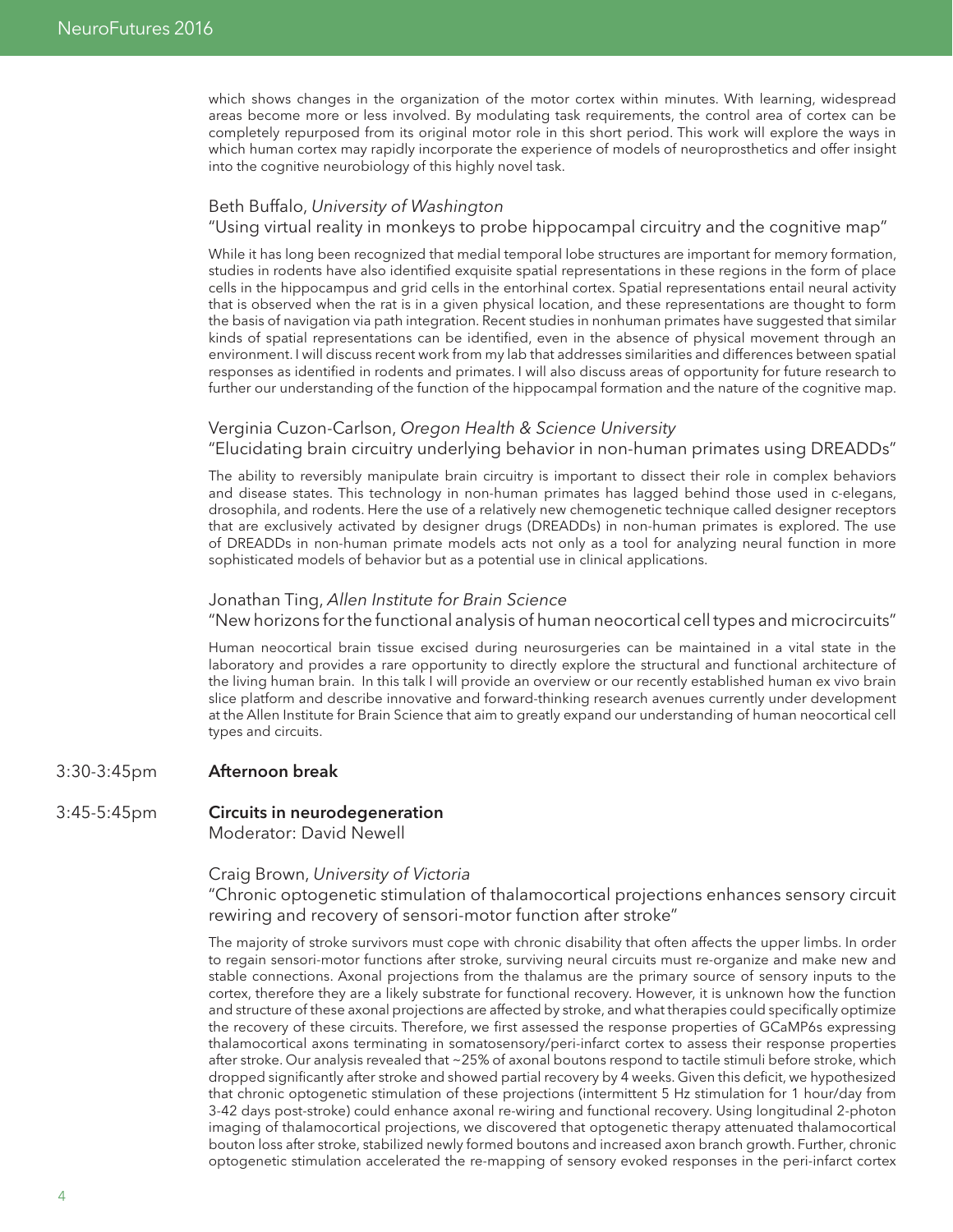and enhanced recovery of forelimb sensori-motor function in the adhesive tape and horizontal ladder tests. These studies offer encouraging new insights into the application of optogenetic approaches for improving stroke recovery.

# Chet Moritz, *University of Washington*

"Neuroprosthetic strategies to improve function after brain and spinal cord injury"

Neuroprosthetic devices that interact with the nervous system by recording and stimulation have tremendous potential to improve quality of life after brain and spinal cord injury. Neuroprostheses have progressed from animal studies to human trials, including ongoing work using brain activity to control Functional Electrical Stimulation (FES) of paralyzed hand muscles. Another promising method for enabling rehabilitation and plasticity is spinal stimulation. Both epidural and intraspinal stimulation can activate neural circuits distal to an injury, leading to either direct muscle contraction or facilitating therapy and enabling volitional movements. Work is underway to merge these techniques and develop a brain controlled spinal stimulation system to restore volitional control of limb movements and perhaps promote directed plasticity and rehabilitation after brain and spinal cord injury.

#### Julie Harris, *Allen Institute for Brain Science*

"Mapping whole brain connectivity to investigate Alzheimer pathologies in mouse models"

Structural connectivity provides the foundation through which information can travel within the brain. Comprehensive wiring diagrams are therefore fundamental for understanding how circuits control complex behavioral and cognitive processes. Our Allen Mouse Connectivity Atlas is the most comprehensive mesoscale connectome currently available for healthy young adult mouse brain. The Atlas is based on anterograde viral tracing and high-throughput 2-photon imaging methods to visualize inter-areal and cell type-specific projections across the brain. In many neurodegenerative diseases, such as Alzheimer's disease (AD), pathologies appear to spread through selectively vulnerable brain networks in specific patterns that resemble, but do not exactly duplicate, network architecture. How disease state alters connections between regions, and whether current mouse models accurately recapitulate these human features of AD are not known. We hypothesize that specific long range projections will undergo degeneration in AD mouse models, and, furthermore, that anatomical classes of projection neurons exist which preferentially connect to other areas within vulnerable brain networks. We are now testing this second prediction using a combination retrograde and anterograde viral labeling technique. Identifying cell type-specific projection pathways from disease-relevant areas could provide a better structural framework for understanding, predicting, and treating disease progression.

Steve Monteith, *Swedish Medical Center*  "Current and future intracranial applications of MR Guided Focused Ultrasound"

5:45-7:00pm Poster session and happy hour reception

# Tuesday, June 21

7:30-8:00am **Registration and continental breakfast** 

#### 8:00-9:00am Morning keynote

Afonso Silva, *National Institute of Neurological Disorders and Stroke*  "Multimodal neuroimaging of brain anatomy and function in awake marmosets"

Our main research goals are to understand the communication between neurons and cerebral blood vessels, and to understand how the cerebral microvasculature reacts, in space and in time, to changes in neuronal activity. In this talk I will summarize the most recent results from our lab in visualizing brain anatomy and function in awake marmosets using a combination of anatomical and functional magnetic resonance imaging, electrophysiological recordings, and two-photon laser scanning microscopy. In addition, I will discuss our experience in generating transgenic marmosets expressing genetically encoded calcium indicators that allow direct visualization of individual neurons and blood vessels.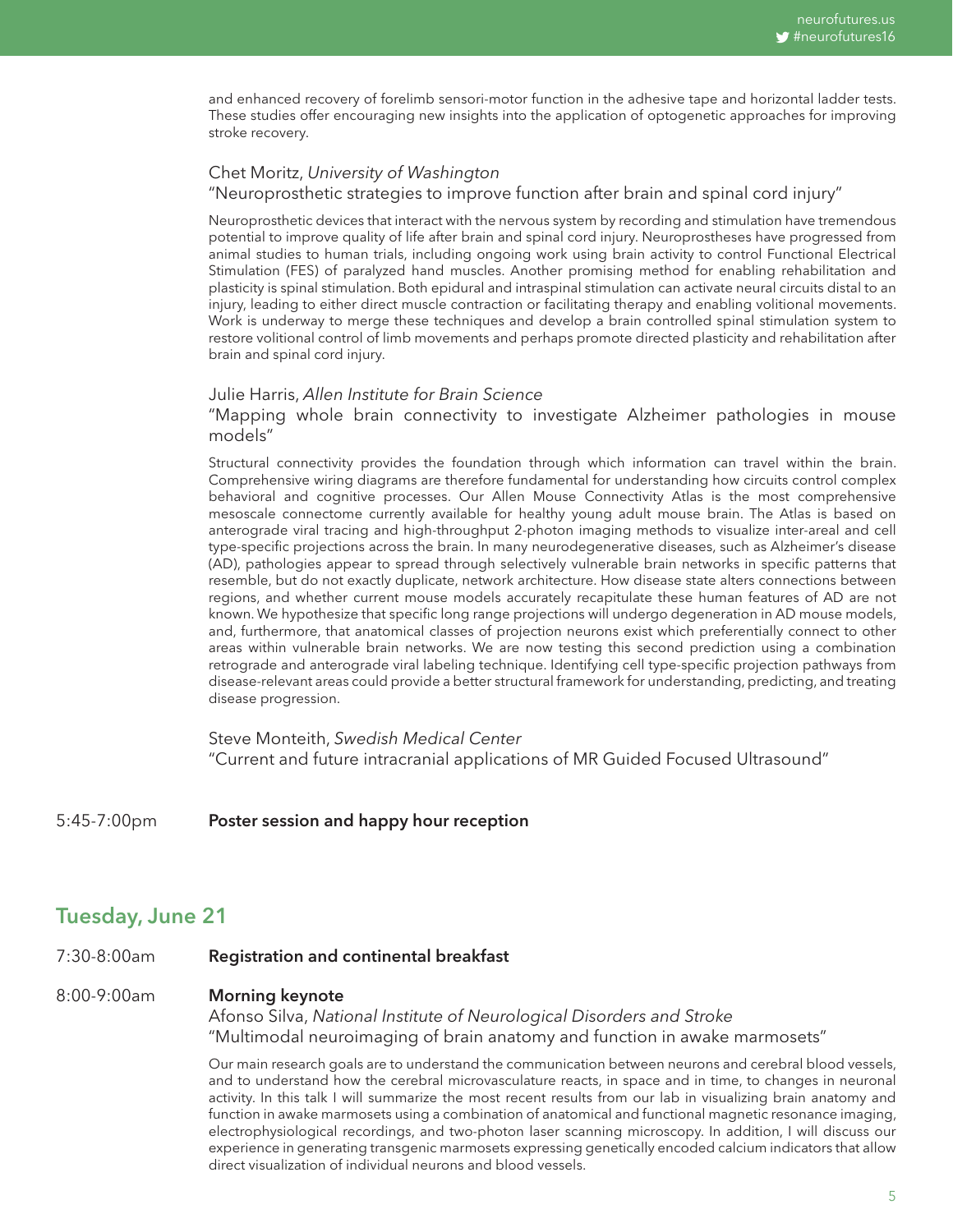#### 9:00-11:00am Imaging and manipulating non-mammalian model circuits Moderator: Kurt Haas

#### Marc Freeman, *Vollum Institute, Oregon Health and Science University* "Brain circuits—not just for neurons anymore"

Astrocytes associate with synapses throughout the brain and have been proposed to modulate circuit activity, but direct in vivo evidence linking astrocyte signaling to neurotransmission or behavior is limited. Using a combination of opto- and chemogenetics and live imaging of Ca2+ signaling, we found that Drosophila astrocytes exhibit robust somatic Ca2+ increases in response to neural activity. Genetic or acute pharmacological blockade of astrocyte Ca2+ signaling altered the activity of downstream dopaminergic neurons and profoundly affected multiple animal behaviors, including memory performance. We argue astrocytes, beyond their simple support functions, should be considered integral components of neural circuits.

#### Rachel Wong, *University of Washington*

#### "Circuit reassembly in the regenerating zebrafish retina"

Recent work has focused on reprogramming resident glial cells to de-differentiate and produce new neurons after damage to the nervous system. Whether or not neurons generated by unconventional progenitors can completely recapture the stereotypic wiring patterns of their cohorts born during development, is not known. Zebrafish retinal Müller glia generate new neurons to replace lost populations. Taking advantage of this regenerative capacity, we ablated specific cell types and mapped the connectivity patterns of the surviving neurons upon regeneration. Our findings iunderscore the potential as well as limitations in recreating the original circuitry even when synaptic partners become available.

#### Michael Gordon, *University of British Columbia*

#### "Starvation-dependent depotentiation of bitter taste in *Drosophila*"

Animals display dramatically different responses to food depending on their satiety state. In flies, starvation induces sensitization of sweet taste and desensitization of bitter taste. However, the mechanisms for these effects are unresolved. We have identified a pair of neurons that directly modulates bitter sensory neuron output in response to starvation. The activity of these modulatory neurons decreases upon starvation, reducing the release of a potentiating signal to bitter sensory neuron terminals. Moreover, artificially silencing the modulatory neurons in fed flies phenocopies the sensory and behavioral effects of starvation, suggesting that they underlie a critical step in starvation-induced taste modulation.

#### Claudio Mello, *Oregon Health & Science University* "The neural and genetic basis of vocal learning in songbirds"

Vocal learning, a trait essential for human speech and language acquisition, also evolved in songbirds, parrots and hummingbirds. Studies in zebra finches implicate cortical and basal ganglia areas in the acquisition and production of learned vocalizations. Cortical projections onto vocal and respiratory brainstem nuclei allow for refined control of song spectro-temporal features. Evidence from the molecular finch brain atlas (ZEBrA; www. zebrafinchatlas.org) reveals specializations of vocal nuclei, some convergent with human laryngeal and striatal areas (Allen Institute Human Brain database). Differential expression of genes associated with connectivity or excitability (e.g. SLIT1/ROBO1, SCN3B/4B) underscore the uniqueness of circuits for learned vocalizations.

#### 11:00-11:15am Morning break

#### 11:15am-12:45pm Computational modeling of circuits

Moderator: Scott Ransom

Rajesh Rao, *University of Washington* "Bayesian brain models: from circuit structure to function"

How can the structure of brain circuits inform large-scale theories of brain function? We explore this question in the context of Bayesian models of perception and action, which prescribe optimal ways of combining sensory information with prior knowledge and rewards to enact behaviors. I will briefly review two Bayesian models, deep predictive coding and partially observable Markov decision processes (POMDPs), and illustrate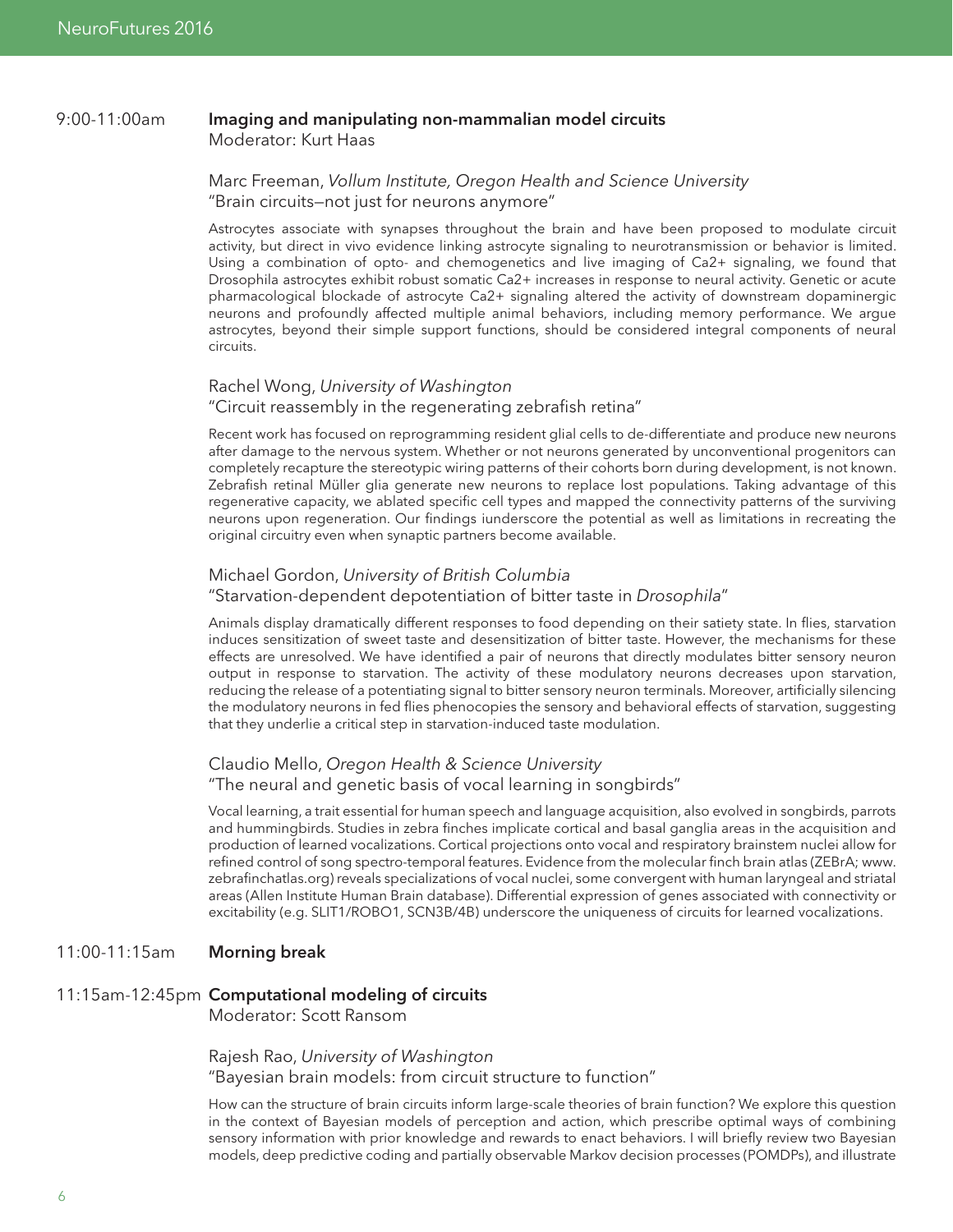how circuit structure can provide important clues to systems-level computation.

#### Bingni Brunton, *University of Washington*

"Data-intensive approaches to understanding neural computations underlying naturalistic behaviors"

Much of our knowledge about neural computation in humans has been informed by data collected through carefully controlled experiments in laboratory settings; however, understanding the brain in action requires exploration of long-term, naturalistic neural data. I will talk about our recent work using computationally scalable approaches to analyze a large-scale human intracranial brain recording dataset augmented with video and audio, all simultaneously and continuously monitoring a subject for many days. Our unsupervised algorithms discover coherent clusters in the high-dimensional neural recordings that are annotated using automatically extracted behavior labels.

#### Costas Anastassiou and Stefan Mihalas, *Allen Institute for Brain Science* "Neuronal modeling and computation at the Allen Institute"

Large-scale, biophysically detailed simulations have the ability to link between different level of granularity (synapses, single neuron-level, brain circuits) and thus bridge the gap between micro-, meso- and macroscopic functioning in the brain in a bottom-up approach. At the Allen Institute we pursue such simulations and I will present how these can be used to provide a holistic understanding of circuit processing as well as insights into pathological functioning in brain disorders such as epilepsy.

#### 12:45-2:00pm Lunch, posters and informal discussion

#### 2:00-3:00pm Afternoon keynote

David Linde, *Medtronic* 

"From observatories to starshots: scientific instrumentation strategies for neuroscience"

This talk will explore strategies for gathering neuroscience data to better inform the basis for neurological disorders and potential strategies for treatment. As one example, I will discuss approaches for using existing medical devices as a scientific payload to gain chronic access to neural networks. Recent instrument designs and data examples from chronic implants will illustrate the general principles and constraints of this payload strategy; these examples will also help motivate several remaining challenges and opportunities.

#### 3:00-3:15pm Afternoon break

#### 3:15-5:15pm Manipulation of circuits in disease Moderator: Mona Hicks

#### Stephanie Borgland, *University of Calgary* "Projection target defined effects of orexin and dynorphin on VTA dopamine neurons"

Recent evidence has indicated that different subpopulations of VTA dopamine and GABAergic neurons and their projection targets may subserve different functions. However, little is known about the afferent control of VTA dopaminergic neuronal activity and the circuits in which they are embedded. Here, we test they hypothesis that neuromodulatory input to the VTA from lateral hypothalamic orexin neurons can coordinate the activity of VTA dopamine neurons by modulating distinct circuits. Usually neuropeptides can modulate the activity of neurons in either an excitatory or an inhibitory manner. Interestingly, excitatory orexin is coexpressed with the inhibitory kappa receptor agonist, dynorphin (Chou et al., 2001) in the same dense core vesicles (Muschamp et al., 2014), suggesting they may be coreleased. Indeed, receptors for orexin and dynorphin are both expressed in the VTA. Therefore, this unique system presents an exciting opportunity to address the hypothesis that orexin and dynorphin exert their neuromodulatory effects in the VTA via different circuits. We found that BLA projecting and NAc shell projecting dopamine neurons are electrophysiologically distinct and non-overlapping populations. Furthermore, orexin primarily activates VTA dopamine neurons that project to the lateral shell of the nucleus accumbens, where as dynorphin primarily inhibits dopamine neurons projecting to the basolateral amygdala. We propose that through corelease of orexin A and dynorphin, orexin projections coordinate the activity of VTA dopamine neurons to drive motivated reward seeking behaviour.

Jeremy Seamans, *University of British Columbia* "The dynamic encoding properties of medial frontal cortex neurons and ensembles"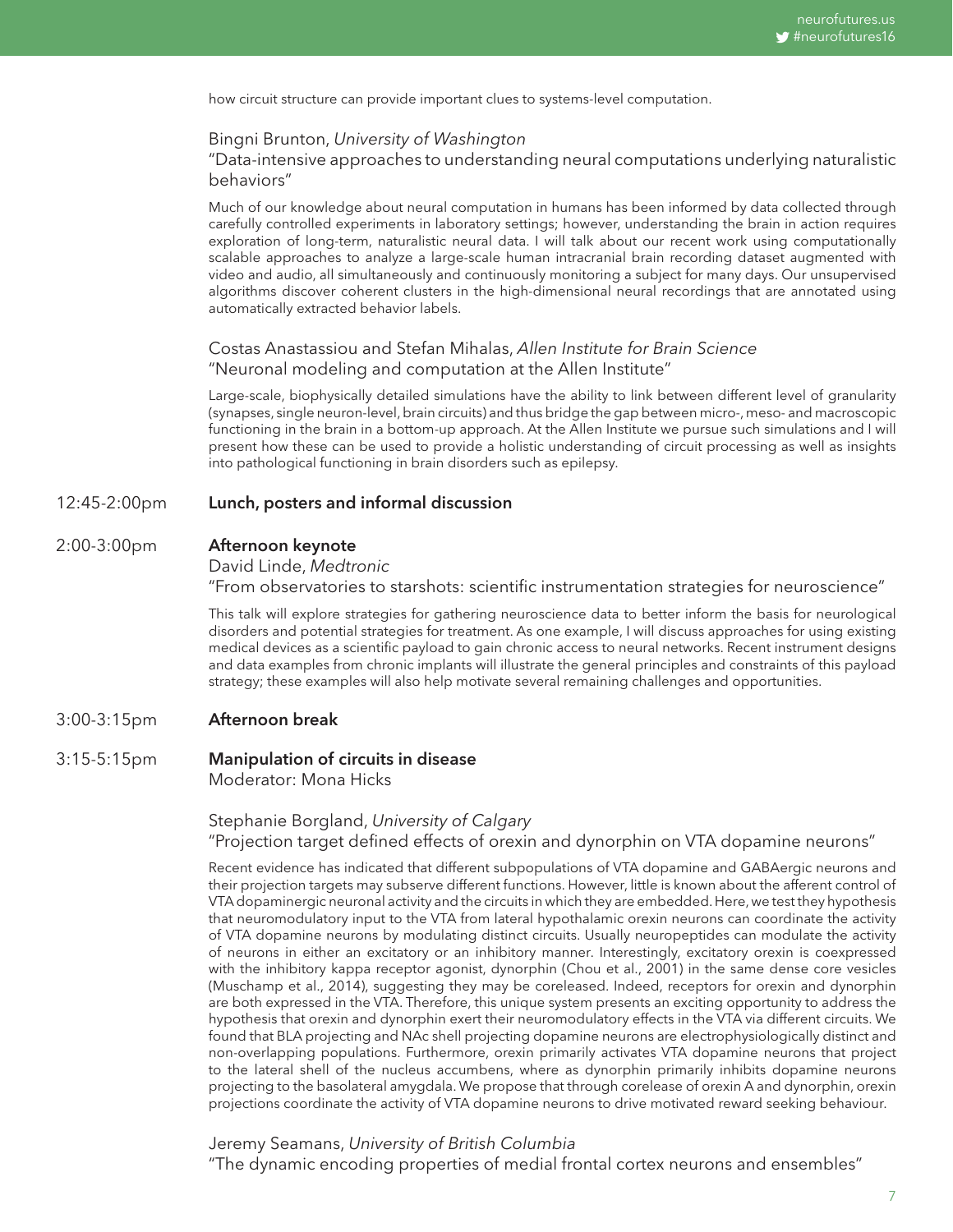A prevailing view in neuroscience is that cortical neurons have dedicated receptive field properties that are more or less stable through time. Recordings from ensembles of medial frontal cortex neurons suggest a different view. Frontal cortex neurons have varying degrees of responsiveness to all task events and while most neurons do not respond on most trials, the active trials rarely overlap, ensuring temporal uniformity at the ensemble level. A change in the task context causes dramatic re-allocations in neuronal selectivity. However, the re-allocations are so well-balanced across neurons that the ensemble representation exhibits context-invariance. Therefore, individual highly-multimodal frontal cortex neurons may encode 'events in context' yet produce a consistent ensemble representation due to their coordinated interactions.

#### John Neumaier, *University of Washington* "DREADDing the lateral habenula"

The Lateral Habenula (LHb) is a tiny bilateral brain region that receives diverse inputs and transmits information about aversive experiences to several brain regions including the dorsal raphe nucleus, rostral medial tegmental nucleus, and the ventral tegmental area. Rather little is known about the chemical anatomy or functions of these neurons. We are using intersectional viral vector strategies in rats to express DREADD receptors and RiboTag to investigate the contribution of specific LHb output pathways to complex behaviors involved in stress reactivity and cocaine seeking behaviors.

#### Roy Katso, *GlaxoSmithKline*

#### "Bioelectronics: the journey & opportunity for a transformative treatment paradigm"

GSK's Bioelectronics R&D unit is pursuing the neuromodulation field, because we feel that this could one day result in a new class of medicines for chronic diseases in the peripheral space, with the potential to either sit alongside current treatments or to be standard treatments in their own right. The aspiration is that through these implantable devices, diverse indications across multiple therapeutic areas including respiratory, metabolic and inflammation, will be treated through this paradigm. GSK is a strong advocate of bioelectronics medicines and shares this belief and commitment with an emerging global ecosystem. Our ability to achieve our ambitions in bioelectronics requires access to cutting edge research and technologies so it is imperative that a global open innovation non-competitive framework exists that is coupled to a complementary funding ecosystem, if the neuromodulation field is to be successful. We are at a critical inflection point where the interface between the physical, engineering and life sciences is quite rightly becoming blurred. However, there are some critical outstanding points that this presentation will outline, which needs to be addressed in order for the neuromodulation field to achieve its aims. Why is this worth focusing on? Firstly, the open innovation framework is at the cusp of delivering research platforms that will underpin our ability to decipher neural circuits to a mechanistic understanding that will make neuromodulation a treatment reality. Secondly, there is sufficient reason to believe, as demonstrated by the Initial results from the GSK Exploratory portfolio that is exemplified by the impact for a non-pharmacological intervention in diabetes. Public-Private partnerships lie at the heart of translating the excellent global neuromodulation academic science into tangible treatments to meet unmet patient needs.

#### 5:15-5:30pm Final wrap-up and poster awards, NeuroFutures committee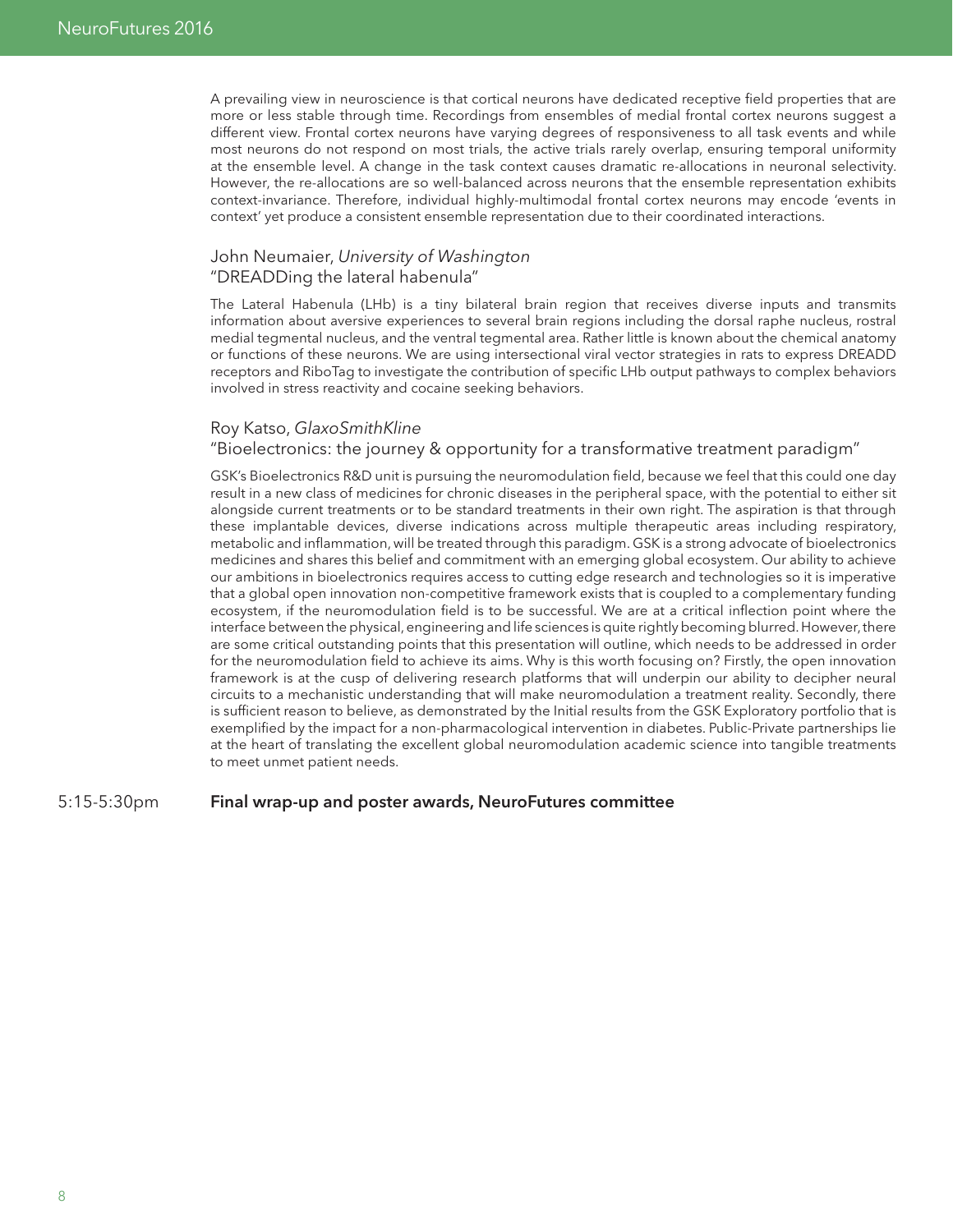# Posters

# Monday, June 20

1.1 - Do regions in the mouse default mode network connect via specific cell types? *J. Whitesell, P. Bohn, M. Mortrud, K. Hirokawa, S.W. Oh, S. Mihalas, H. Zeng, J. Harris, Allen Institute for Brain Science*

The spread of protein aggregates in neurodegenerative disorders is thought to be driven by templated misfolding transmitted between cells along anatomical connections. In Alzheimer's disease (AD), regions comprising the default mode network (DMN) show early and extensive deposition of amyloid-beta plaques as well as differences in functional connectivity. We hypothesize that brain regions comprising the DMN are preferentially linked by a class of cells selectively vulnerable to neurodegeneration in AD, while a separate group of cells links these regions to non-DMN brain areas. To examine the structural connectivity underlying the functionallydefined rodent DMN, we performed dual stereotaxic injections of retrograde CAV2-Cre virus and anterograde rAAV expressing Credependent fluorescent protein in pairs of connected regions inside and outside the DMN. For a given DMN source, retrograde Cre expression was produced by CAV2-Cre injections into both DMN and non-DMN targets. Whole brain projections from these targetdefined neuron populations were labeled by injecting Cre-dependent rAAV-eGFP in the source area. Projections to targets within the DMN were compared with projections to outside-DMN targets and with interareal connectivity datasets obtained as part of the Allen Mouse Brain Connectivity Atlas. Preliminary results show differences in target-defined projections from at least two DMN regions. When completed, this collection of target-defined projection patterns from DMN sources will provide a detailed map of cell typespecific anatomical circuit architecture and also help identify neuron types selectively damaged in AD. Future experiments will test the vulnerability of the DMN to AD pathology in mouse models.

#### 1.2 - SmartScope 2: automated imaging for morphological reconstruction of fluorescently-labeled neurons *B. Long, Z. Zhou, J. Ting, E. Lein, M. Hawrylycz, H. Peng, Allen Institute for Brain Science*

Fast and accurate quantification of morphology is a critical challenge in determining neuronal cell types in the brain. To address this challenge, we introduce SmartScope2, the first open source, automated neuron reconstruction machine that integrates automated bioimage analysis and rapid multiphoton imaging. The system integrates a commercially-available microscope with open-source software control for rapid 3D visualization and analysis. We show that SmartScope2 can automatically image and digitally reconstruct neuronal morphology.

#### 1.3 - Ocular Dominance Columns in Rat Primary Visual Cortex: A Quantitative Model to Analyze Deprivation-Induced Cortical Plasticity

#### *B. Lin, A. Andelin, J. Olavarria, Computational Neuroscience Program, University of Washington*

What is the effect of sensory deprivation on brain development? Ocular Dominance Columns (ODCs) have been extensively used to study the mechanism of cortical plasticity, although the specific function of ODCs has remained elusive. Using a combination of transneuronal tracing, in situ hybridization for the immediate early gene Zif268 and electrophysiological recordings, our lab recently showed that the primary visual cortex (V1) in pigmented rats has ODCs, and these ODCs correlate with callosal inputs from the opposite hemispheres. Using similar methods, my project aims to understand the effect of monocular deprivation (MD) on the newly discovered system of ODCs in rat visual cortex. I hypothesized that the manipulation of visual input will impact the development and recovery of eye-specific circuitry. Since the distribution of callosal connections is closely associated with ODCs, I am also interested in the effect of monocular deprivation on the callosal pattern. By disrupting the visual input permanently or temporarily in early postnatal life, our lab has been able to measure the deleterious effects on map development, critical periods for these effects and potential for recovery. My project uses monocular eyelid suture and eyeball enucleation to study the effect of monocular deprivation on the organization of ODCs and callosal connections in pigmented rats. By using our experience-dependent model we expect to elucidate the principles and mechanisms underlying the development of cortical modular architecture in mammals. My result showed a clear shift in Hubel-Wiesel ocular dominance scale in central segment and clear desegregation in ODC in MD rats. I also developed computational methods to quantify the anatomical patchiness with a Java-based software and the neuronal activities with a Matlab protocol for our model. As our hypothesis is supported, our novel model may shed new lights on plasticity research, which can guide future clinical studies on the treatment and prognosis of patients suffering eye defects during early development by either innate or incidental pathological causes.

#### 1.4 - Generation of a mesoscale connectome of the mouse visual system using individual functional maps for viral targeting

*P. A. Groblewski, A. Bernard, A. Cetin, C. Farrell, D. Feng, M. Garrett, N. Gaudreault, K. E. Hirokawa, A. Ho, T. Keenan, A. Kriedberg, Y. Li, F. Long, V. Maldonado, S. Mihalas, L. Ng, J. Phillips, T. Siuda, C. Thompson, W. Wakeman, C. Koch, H. Zeng, J.A. Harris, Allen Institute for Brain Science*

The purpose of the Next Generation Connectivity project is to create a comprehensive mesoscale connectome that maps the inputs to, and outputs from, the mouse visual system with cortical layer and cell type specificity. This project extends the findings of the existing Allen Mouse Brain Connectivity Atlas by adding components that improve precision, increase specificity, and enhance characterization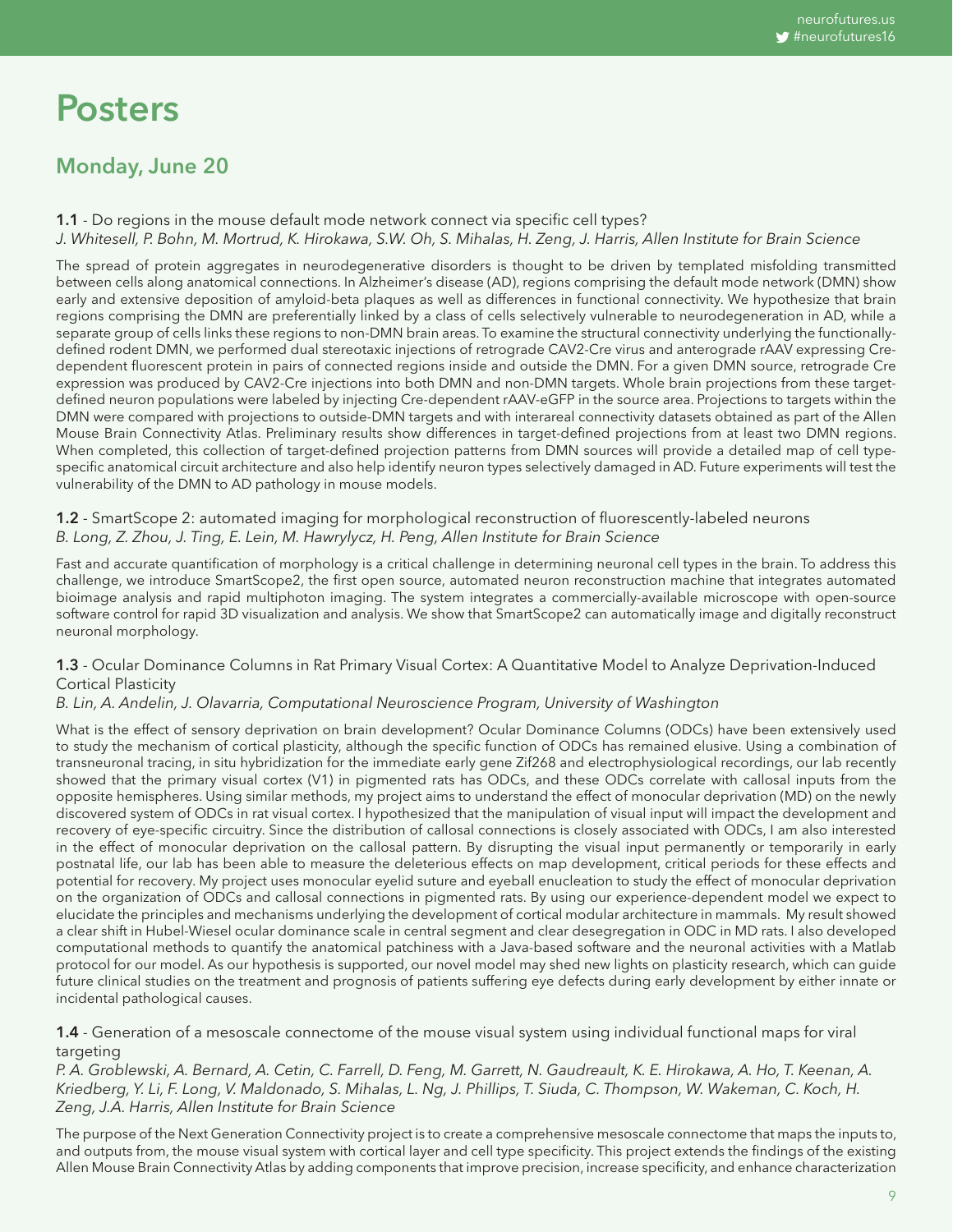of mouse visual circuitry. Specifically, the aims of Next Generation Connectivity are to generate 1) an inter-areal retrograde projectome, 2) an inter-areal and cell type-specific projectome using axonal and synaptic labeling, 3) a target-defined inter-areal and cell typespecific anterograde projectome, and 4) an inter-areal and cell type-specific retrograde trans-synaptic connectome. Here we describe the use of intrinsic-signal-imaging (ISI) to obtain retinotopic and sign maps of the visual cortex in individual mice to precisely guide injections of fluorescent anterograde and retrograde viral tracers into specific locations within primary and higher visual areas. Briefly, mice are first implanted with a headframe that allows for through-skull ISI of the visual cortex while mice view a periodic drifting bar stimulus covering the entire field of view -- the resulting maps are then used to guide tracer injections using a custom suite of integrated software and hardware. Using high-throughput 2P serial imaging, coronal sections of the injected brain are generated, viral infection sites are then annotated and all brains are registered to the 3D common coordinate framework (CCF) through our informatics data processing pipeline. Individual ISI maps are then overlaid onto the CCF using surface vasculature patterns. The steps of this workflow, from the initial surgery to final ISI map overlay, require a common registration system that allows for precise alignment of the mouse brain across all experimental and analysis platforms. Lastly, to showcase the results of this project workflow we will present preliminary Next Generation Connectivity datasets that are currently available through our public data portal.

1.5 - High frequency - induced peptide release governs the synchronization of the arcuate kisspeptin neurons *J. Qiu, Oregon Health and Science University; C. Nestor, Department of Physiology and Pharmacology, Oregon Health and Science University; C. Zhang, Department of Physiology and Pharmacology, Oregon Health and Science University; S.L. Padilla, Department of Biochemistry and Howard Hughes Medical Institute, University of Washington; R.D. Palmiter, Department of Biochemistry and Howard Hughes Medical Institute, University of Washington; M.J. Kelly, Department of Physiology and Pharmacology, Oregon Health and Science University, Division of Neuroscience, Oregon National Primate Research Center, Oregon Health and Science University; O.K. Rønnekleiv, Department of Physiology and Pharmacology, Oregon Health and Science University, Division of Neuroscience, Oregon National Primate Research Center, Oregon Health and Science University* 

Kisspeptin (Kiss1) and neurokinin B (NKB) neurocircuits are essential for pubertal development and fertility. Kisspeptin neurons in the hypothalamic arcuate nucleus (Kiss1ARH) co-express Kiss1, NKB, dynorphin and glutamate and are postulated to provide an episodic, excitatory drive to gonadotropin-releasing hormone (GnRH) neurons, the synaptic mechanisms of which are unknown. We characterized the cellular basis for synchronized Kiss1ARH neuronal activity using optogenetics, whole-cell electrophysiology, molecular pharmacology and single cell RT-PCR. High frequency photo-stimulation of Kiss1ARH neurons evoked local release of excitatory (NKB) and inhibitory (dynorphin) neuropeptides, which were found to synchronize Kiss1ARH neuronal firing. The lightevoked synchronous activity caused robust excitation of GnRH neurons by a synaptic mechanism that also involved glutamatergic input to preoptic Kiss1 neurons from Kiss1ARH neurons. We propose that Kiss1ARH neurons play a dual role of driving episodic secretion of GnRH through differential release of peptide and amino acid neurotransmitters to coordinate reproductive function.

#### 1.6 - Single-cell transcriptomics reveals receptor transformations during olfactory neurogenesis *N. Hanchate, K. Kondoh, Z. Lu, D. Kuang, X. Ye, X. Qiu, L. Pachter, C. Trapnell, L. Buck, Fred Hutchinson Cancer Research Center*

The mammalian olfactory system senses and discriminates a myriad of volatile chemicals or odorants, which are perceived as diverse scents. The odorants are primarily detected by odorant receptors (ORs) expressed on the olfactory sensory neurons (OSNs) in the nose. Each mature mouse OSN expresses only one of ~ 1000 OR genes (Olfrs) in the genome. The developmental mechanisms underlying the expression of a single Olfr in each OSN are largely unknown. We used single-neuron RNA sequencing of neurons at different developmental stages from the mouse nasal olfactory epithelium to explore these mechanisms. Our studies revealed that OSNs initially express multiple Olfrs at the early immature stage and then specialize into the expression of a single Olfr at maturation. The multiple Olfrs in the early immature OSNs are expressed at low levels while the single Olfr in mature OSNs is expressed at a high level. Coexpressed Olfrs in immature OSNs localized to overlapping spatial zones of the nasal epithelium, suggesting regional biases in the selection of Olfrs. A single immature neuron could express Olfrs from up to seven different chromosomes, indicating that the expression of multiple Olfrs is not due to chromatin changes at a single genomic locus. The mature state in which expression of Olfr genes is restricted to one per neuron emerges over a developmental progression that appears to be independent of neuronal activity involving sensory transduction molecules.

#### 1.7 - Acquisition of electrophysiological, morphological, and transcriptomic properties from individual cortical neurons in mouse and human.

#### *B. Lee, T.K. Kim, K. Hadley, J. Ting, J. Berg, G. Murphy, E. Lein, B. Tasic, H. Zeng, Allen Institute for Brain Science*

The Allen Institute has begun a comprehensive, multi-year endeavor to characterize neuronal diversity and establish hierarchical classification of neuronal cell types. As part of this effort, the Institute has publically released electrophysiological/morphological and transcriptomic data from hundreds of individual neurons of the mouse brain in the Allen Cell Types Database. The existing program utilizes parallel pathways for transcriptomic and electrophysiological/morphological profiling of individual neurons. In order to combine these two approaches, we have implemented a method to obtain transcriptome (RNA-seq) information from human and mouse neurons that were first characterized electrophysiologically via whole-cell patch clamp recordings. For a subset of these cells, we were also able to visualize and reconstruct cells' entire morphology. The multimodal data from a single neuron will facilitate ongoing efforts to derive an integrated taxonomy and the correspondence between different types of properties underlying neuronal diversity in the cortex.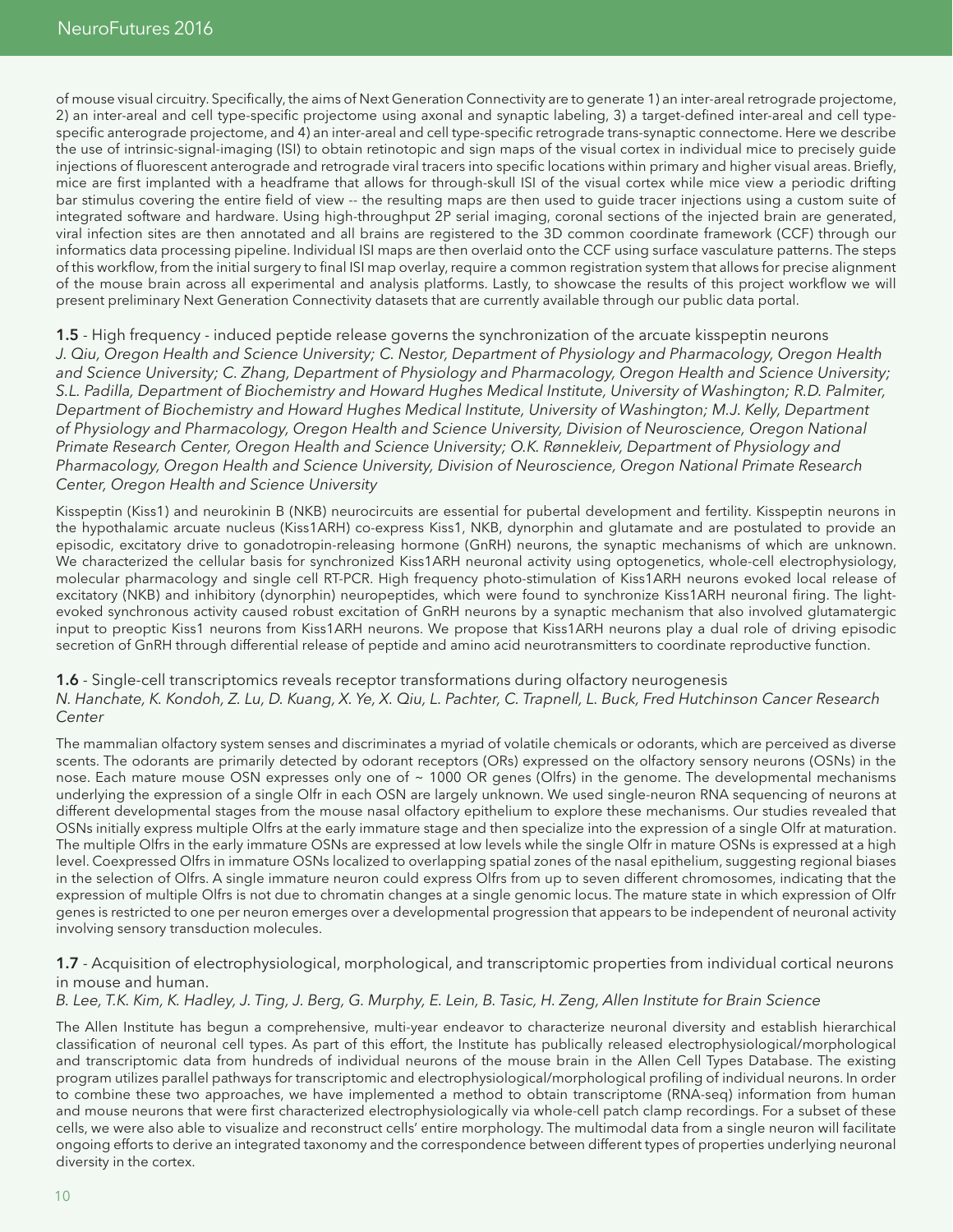#### 1.8 - Spatiotemporal Localization of Direction-Distinguishing Movement Planning Electrocorticographic Features *J. Wu, B. Brunton, J. Olson, R. Rao, J. Ojemann, University of Washington*

The development of human neurorehabilitation via inducing synaptic plasticity, as well as the advancement of effective upper-limb neuroprostheses, may both benefit from the ability to locate and decode goal-oriented pre-movement planning behavior from human cortical signals. Previous work in human electrocorticography (ECoG) has demonstrated the capacity of ECoG signals to detect the existence of premotor responses in finger movement. We further examined ECoG signals during different motor tasks to establish the timing and position of direction-distinguishing, force-predictive, and grasp-onset-predictive premotor planning information preceding motor activity. Subdural cortical surface potential from subjects with intractable epilepsy implanted with ECoG grids for clinical monitoring were sampled using Tucker-Davis Technologies hardware. Patients were cued to apply isometric forces to an affixed AMTI force transducer in one of six directions, or grasp one of six cued objects while wearing a motion-tracking Cyberglove. The signals were filtered for noise and analyzed with a continuous Morlet wavelet transform. Linear discriminant analysis (LDA) or regularized discriminant analysis (RDA) with shrunken centroids regularization was applied to predict movement classes, while Lasso regression was used to predict force. The regularization parameter δ for thresholding the correlation matrix elements was then used to localize in time and space wavelet coefficient features that contain direction-discriminating information, while nonzero β regression coefficients were used to localize force-predictive information. Direction-sensitive LDA prediction features of hand movement occurred in portions of the spectrums different from those predicting movement onset. RDA predicted force application direction significantly above chance (27%, chance 17%). Additional pre-movement information was attributable to directiondiscriminatory features found in the ipsilateral premotor cortex up to 400ms before the onset of detected force, which transitions to the contralateral sensorimotor cortex at 250ms before the onset of detected force. Furthermore, these direction-discriminatory timing and features were found to precede force-predictive features, and occur in different locations and in different portions of the spectrum. Early-onset direction-distinguishing motor planning information, including those localized in the ipsilateral dorsal premotor cortex, may offer an insight into motor processes spanning multiple cortical regions. This may hint as to the possible timing of distributed motor planning processes for neuromodulation therapy, as well as maximize extracted information in motor neuroprostheses.

#### 1.9 - Dynamics of excitatory-inhibitory neuronal networks with exponential synaptic weight distributions *R. Iyer, N. Cain, C. Koch, S. Mihalas, Allen Institute for Brain Science*

Dynamics of interacting leaky integrate-and-fire (LIF) neuronal networks have been widely studied, both analytically and numerically, with a view to characterizing experimentally observed states of activity in the brain. Analytic approaches typically involve Fokker-Planck methods, based on a continuous stochastic process, that model dynamics of homogeneous neuronal populations with a single partial differential equation. This method abstracts distributions of synaptic weights by their first two moments and works well when higher moments can be neglected. Such an analysis revealed a rich repertoire of states of activity and allowed characterization of phase diagrams of coupled excitatory-inhibitory LIF networks (Brunel 2000). Experiments have observed skewed non-Gaussian synaptic weight distributions with long tails, such as lognormal (Song et al, 2005). A fast, semi-analytic population statistic approach to study stochastic jump processes with arbitrary distributions (Iyer et al, 2013) showed that equilibrium and transient population firing rates vary according to how heavy-tailed the distributions are. mate of the steady state firing rates in an adiabatic approximation, when the synaptic time-scales are much shorter compared to other time-scales in the system. We thus have a tool for rapid exploration of parameter space for large-scale models, with realistic synaptic weight distributions, in which the observables of interest are the mean firing rates of the populations. Parameter-fitting for interesting network behaviors, which is a hard problem for network models, can be simplified with the use of this method.

#### 1.10 - A Dialogue between CRF & IGFBP2 to Enhance Spatial Learning & Memory via neurocircuit development and maturation by both spontaneous and activity dependent mechanism in Intermittent Hypoxia-exposed Neonatal Mice *S. Khan, X. Jiang Liu, J. Weng, Xue-Quen Chen, J-Zeng Du, Zhejiang Universityy*

Previous study showed that intermittent hypoxia (IH 16.0% O2, 4 h/day for 4 weeks) enhances learning and memory by improving performance in water maze and 8-arm radial maze1 via SPAR (Rap-specific GTP-ase-Activating Protein)2. However, it remains unclear how IH could accounts for improved information processing for cognition in the neonatal brain.Methods: Mice were placed in a hypobaric chamber and exposed to hypoxia of 2,000 m altitude (79.97 kPa, equivalent to 16.0% O2 at sea level). Acute hippocampal slices (350 µm thick) were prepared from mice aged p14-p17 to record Action Potentials, fEPSP, LTP, m/sEPSC and mIPSC. Western blot, qPCR, hippocampal neuronal culture and water maze task were done. Results: Here we report that, IH enhances the expression of insulin like growth factor binding protein-2 (IGFBP2) in neonatal hippocampus, which is mediated by low dose of CRF. This enhanced expressions of IGFBP2 increased the intrinsic excitability of pyramidal neurons mediated by decreasing the voltage threshold to more hyperpolarized level and thereby primed glutamate synapses in CA1 region by augmenting the frequency and amplitude of AMPA receptor-mediated miniature EPSCs (mEPSCs) via IGF receptor 1 (IGFR1). Thereby, IGFBP2 allow glutamergic synapses in CA1 to undergo a long-term potentiation (LTP) following high frequency stimulation. This long-term potentiation requires an IGFBP2 dependent potentiation of postsynaptic NMDA receptors (NMDARs). Furthermore, microinjection of anti-IGFBP2 antibody prevents memory retention and enhances forgetting without affecting locomotors activity. However, IGFR1 antagonist (JB-1) blocks induction of LTP by both IGFBP2 and low dose CRF indicates both of them share common signalling pathway via IGFR1. Bath application of MAPK-inhibitor (U0126) abolished both IGFBP2- and low dose CRF-LTP. Activation of ERK1/2 is therefore required for both IGFBP2 and low dose CRF-LTP, leading to a dialogue between CRF & IGFBP2 to enhance synaptic plasticity. Conclusions: Intermittent Hypoxia initiate a partial dialogue between CRF and IGFBP2 and in this consequences IGFBP2 accomplishes enhanced synaptic plasticity by both spontaneous and activity dependent mechanisms. Thus, CRF-IGFBP2 signalling may be a new target for cognitive dysfunction.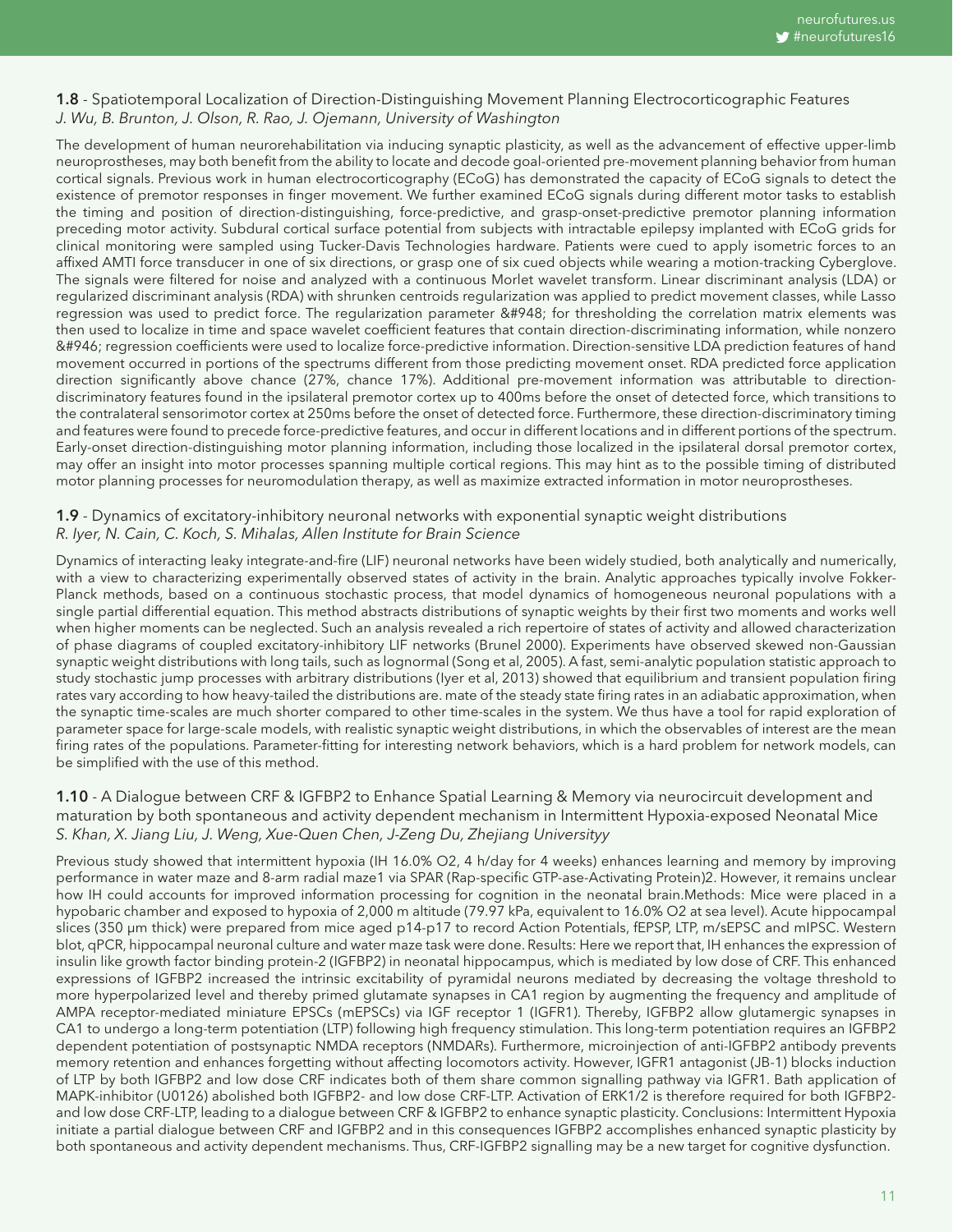#### **1.11** - Linking electrophysiology and optophysiology in vivo

*P. Ledochowitsch, Allen Institute for Brain Science; M. Ducros, Allen Institute for Brain Science; R. Liu, Allen Institute for Brain Science; M. Buice, Allen Institute for Brain Science; C. Mitelut, Allen Institute for Brain Science, University of British Columbia; C. Anastassiou, Allen Institute for Brain Science; T. Blanche, University of California, Berkeley; P. Saggau, Allen Institute for Brain Science*

Single-unit recordings remain a core technology for in vivo electrophysiology. Yet, they offer only limited information about the location, morphology, or genotype of the recorded cells. Compared to traditional micro-wire electrodes, high-density silicon `polytrodes' improve single-unit isolation. Nonetheless, accurate, automated spike sorting remains a tremendous challenge, especially for high channel-count, contiguous electrode arrays. Ground truth data that tie in vivo spike signals to the actual spiking neuron, crucial to validating spike sorting algorithms, are extremely difficult to acquire. On the other hand, ground truth data sets have been gathered through simultaneous polytrode recordings and patching of nearby cells in slice [Anastassiou et al, 2015] and in vivo [Henze et al, 2001] yet this approach is impractical for an awake in vivo preparation where many cells contribute to the neural code as well as to the extracellularly recorded signals. In this work, we present viable and scalable alternatives.

#### 1.12 - Effect of distance on the magnitude and timing of Cortico-Cortical Evoked Potentials in oscillation triggered direct electrical stimulation in humans

*D. Caldwell, Center for Sensorimotor Engineering; J. Olson, Center for Sensorimotor Neural Engineering; J. Wander, Center for Sensorimotor Neural Engineering; S. Zanos, University of Washington Department of Physiology and Biophysics; D. Sarma, Center for Sensorimotor Neural Engineering; D. Su, University of Washington Department of Neurosurgery; J. Cronin, Center for Sensorimotor Neural Engineering; K. Collins, University of Washington Department of Neurosurgery; J. Wu, Center for Sensorimotor Neural Engineering; L. Johnson, Center for Sensorimotor Neural Engineering; K. Weaver, Center for Sensorimotor Neural Engineering; E. Fetz, University of Washington Department of Physiology and Biophysics; R. Rao, Center for Sensorimotor Neural Engineering; J. Ojemann, University of Washington Department of Neurosurgery*

Introduction: Cortico-cortical evoked potentials (CCEPs) allow for the study of brain connectivity and short term plasticity changes. The study of the effects of electrical stimulation on short term plasticity assessed through CCEPs could inform the development of devices for neuromodulation and rehabilitation following neurologic injury through diseases such as stroke. Triggering stimulation from endogenous brain activity in the form of beta oscillations may enhance the size of CCEPs following repeated stimulations. Other CCEP characteristics such as the distance from the triggering electrode and latency of the CCEP peak are important in characterizing the effects of stimulation across the brain. Methods: Human subjects were implanted with electrocorticographic (ECoG) grids for the monitoring of intractable epilepsy prior to surgery. Neural signals were acquired, and the band-passed signal (12-20 Hz, representing beta oscillations) at an electrode in somatosensory cortex triggered biphasic, bipolar stimulation across an electrode pair. Neural signals were recorded following stimulation, and subsequently analyzed in MATLAB. CCEPs were converted to z-scored CCEPs relative to a baseline period prior to stimulation, and a peak CCEP value was extracted from the absolute value, baseline subtracted signal following stimulation. Results: Seven subjects were implanted and tested as described above. CCEP latency in general increased with increasing distance from the beta recording electrode across the ECoG grid. Additionally, the magnitude of the CCEP response decreased as the distance from the beta-recording electrode increased. Conclusions: This study indicates that in general as the distance from the beta-oscillation recording channel increases, the magnitude of CCEPs decreases, and the latency of the first CCEP peak increases. Potential physiologic explanations for the decrease in magnitude include decreasing connectivity and oscillation coherence among local electrode regions. Potential physiologic explanations for increased latency include greater distances for neural signals to propagate. Future directions to explore include analyzing the distributions of peak magnitudes, fitting curves to better characterize the distribution of shapes, and comparing these results to theoretical models of brain stimulation.

#### 1.13 - Neuroplasticity & consciousness of neural correlates

#### *M. Owen, University of Birmingham*

This work focuses on what neuroplasticity implies about the nature of conscious intentional states that are correlated with neural states. Neuroplasticity has shown that our intentional states can causally affect our neural synapses and neural pathways. This seems to directly imply two things about the nature of such conscious intentional states. First, they're not identical to or reducible to neural states, which they affect. Second, there is causation going from the conscious intentional states to neural states. The first implication entails further implications about the extent of knowledge we can gain about consciousness from knowledge of the brain. The second implication has further methodological implications regarding the priority of conscious intentional states and brain mapping.

#### 1.14 - Mapping cortical mesoscopic networks linked to single cortical and sub-cortical neuron spiking *C. Mitelut, M. Vanni, D. Xiao, A. Chan, Y. Xie, A. Chen, N. Swindale, T. Murphy, University of British Columbia*

Understanding the basis of brain function requires knowledge of cortical operations over wide-spatial scales, but also within the context of single neurons. We used in vivo, simultaneous wide-field of view GCAMP imaging and sub-cortical/cortical extracellular electrophysiology in mice to investigate relationships between spontaneous single neuron spiking and mesoscopic cortical activity. The approach involves generating spike-triggered imaging maps and extends spike-triggered averaging methods to wide areas of cortex with the potential for selectivity via genetically targeted indicators of neuronal activity. Spiking thalamic neurons were correlated with complex cortical spatial map features not predicted from consensus intra-cortical networks. Temporally, single thalamic neurons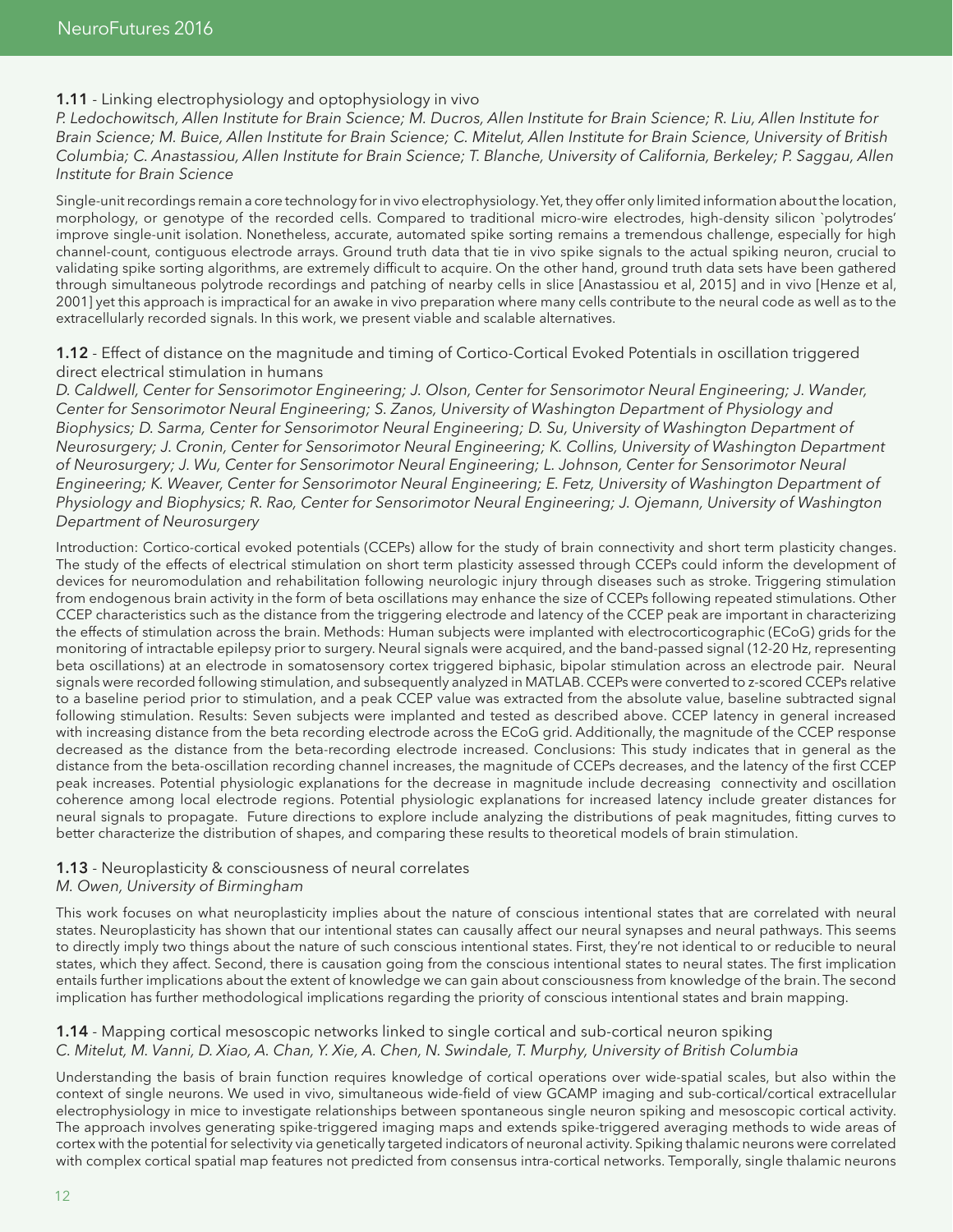predicted and reported specific cycles of wide-scale cortical inhibition/excitation. In contrast, spike-triggered maps from single cortical neurons tended to yield spatio-temporal maps expected for regional cortical consensus function. This approach can define network relationships between any point source of neuronal spiking and mesoscale cortical maps and may have use for identifying novel brain stimulation targets to affect connected areas.

#### 1.15 - Hyperactivity in corticostriatal circuits and increased excitability in spiny neurons in Nf1+/- mice *B. Shofty, E. Bergmann, J. Asleh, Y. Shulman, N. Cohen, S. Constantini, L. Ben-Sira, J. Schiller, I. Kahn, Tel Aviv Medical Center*

Deletion of neurofibromin, a Ras inhibitor, results in several cellular and systemic defects. Children suffering from this syndrome, termed neurofibromatosis type 1 (NF1), display a unique profile of attention, memory and various psychomotor impairments that is well replicated in mouse models. NF1-associated increased GABAergic activity and decreased dopaminergic tone have been demonstrated in transgenic NF1 mice. NF1 pediatric patients show increased incidence of autism, and in a subset of autistic individuals dysmorphic striatal regions have been shown. We developed a new approach to study NF1 using intrinsic functional connectivity MRI (fcMRI; also referred to as task-free fMRI) in awake mice. Functional changes in Nf1 heterozygous null mutants (Nf1+/-) as compared to littermate controls (Nf1+/+) were interrogated using a novel structure-function connectivity analysis of high-resolution whole-brain fMRI and electrophysiology. We identified decreased functional connectivity in the motor cortical network that corresponded to increased corticostriatal functional connectivity in the indirect pathway of the basal ganglia, and conversely, increased functional connectivity in the cortical somatosensory network that corresponded to increased corticostriatal functional connectivity in the direct pathway of the basal ganglia. Our results, when considered along with prior evidence, implicate the striatum as a source for altered cortical activity seen in NF1, suggesting that rescue of striatal function may partly alleviate the neurocognitive phenotype in NF1.

#### **1.16** - Mouse Self Directed Home-cage Brain Imaging and Behavioural Apparatus Using the Raspberry Pi *F. Bolanos, J. LeDue, J.D. Boyd, G. Silasi, M. Vanni, D. Haupt, T.H. Murphy, University of British Columbia*

Automated assessment of rodent behavior is desired as it reduces experimenter bias, facilitates throughput, avoids disrupting circadian rhythms, and eliminates stress in animals introduced by experimenter handling. We developed an automated self-initiated head-fixation system for mesoscopic functional imaging in mice with extension to 24/7 monitoring. The apparatus consists of a small chamber attached to the outside of the standard 29 by 18 cm mouse home cage that can house up to 5 mice. The chamber contains two mechanical solenoids to head fix the mice by contacting a steel bar glued just posterior of their transcranial window. A raspberry Pi camera was used to acquire brain images under wide-field epifluorescence and an RFID sensor to identify mice allowing aspects of the task to be individualized. To encourage head fixing, mice obtain water by successfully being head-fixed, or smaller amounts of water by just entering the chamber (entrance rewards). To obtain functional brain maps the mice express GCAMP6 calcium indicator using Allen Institute intersectional strategies EMX-cre x Ai94 or Ai93 (Madisen et al. 2015 Neuron). We are able to monitor and assess functional cortical maps in longitudinal studies over 3 months due to their stable chronic window. Individualized performance is logged and imaging parameters are controlled by custom software written in Python running on a Raspberry Pi (Murphy et al. Nature Commun. 2016). Future experiments will introduce a motor and/or cognitive task to quantify brain activity changes as the mice learn the task.

#### 1.17 - Comparing Mesoscopic Functional Organization of Cortico-hippocampal Networks in Mice and Humans using Intrinsic Functional Connectivity

*E. Bergmann, Department of Neuroscience, Rappaport Faculty of Medicine and Institute, Technion Israel Institute of Technology; G. Zur, Rappaport Faculty of Medicine and Institute, Technion Israel Institute of Technology; G. Bershadsky, Rappaport Faculty of Medicine and Institute, Technion Israel Institute of Technology; A. Kavushansky, Rappaport Faculty of Medicine and Institute, Technion Israel Institute of Technology; I. Kahn, Rappaport Faculty of Medicine and Institute, Technion Israel Institute of Technology*

While the hippocampus has been relatively conserved across mammals, the cerebral cortex underwent massive expansion and elaboration. A central question in brain evolution is how cortical development affected the nature of sensory inputs to the hippocampus. To address this question, we compared cortico-hippocampal connectivity using intrinsic functional connectivity MRI (fcMRI; also referred to as task-free fMRI) in awake mice and humans. Leveraging fcMRI sensitivity to polysynaptic connections, we identified a topographic modality-specific organization of sensory cortices in the mouse parahippocampal region that extends to the dentate gyrus. Examining the topography of sensory cortices connectivity to the mouse hippocampus, we found a gradual increase in overlap of the different modalities, indicating sensory integration. Finally, comparing cortico-hippocampal connectivity across species, we discovered preferential hippocampal connectivity of sensory cortical networks in mice, in contrast to preferential connectivity of association cortical networks in humans. Supporting this observation, in humans but not mice, sensory and association cortical networks are connected to spatially distinct subregions in the parahippocampal region. Collectively, these findings indicate that sensory cortical networks are coupled to the mouse, but not human, hippocampal memory system, suggesting that the emergence of expanded and new association areas in humans resulted in rerouting of cortical information flow and dissociation of primary sensory information from the hippocampus.

#### **1.18** - A role for excitability changes in short-term sequence replay in model neural networks *R. Pang, A. Fairhall, University of Washington Neuroscience Graduate Program*

The reactivation of neuronal activity patterns outside the context in which they originally occurred is thought to play an important role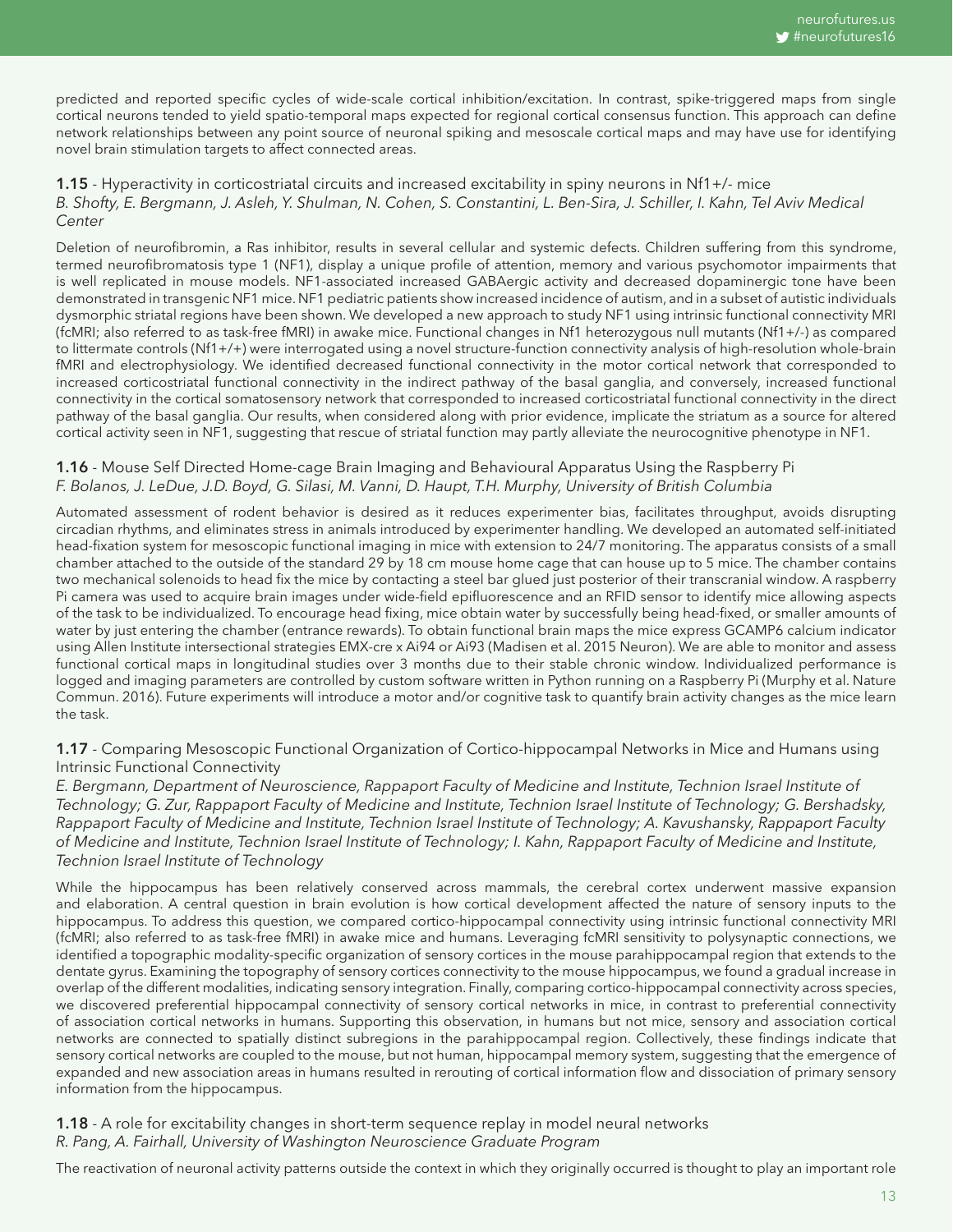in mediating memory, but the biophysical mechanisms underlying reactivation are not well understood. Especially mysterious is the replay of sequential activity patterns occurring in the recent past, since spike-timing-dependent plasticity, the biophysical mechanism normally invoked to bias model networks towards sequence production, is not thought to have a substantial effect on short timescales. Here we propose a model in which short-term memory for sequences is maintained in persistent activity triggered by the original sequence activation, and which directly increases the effective excitability of the neural ensembles involved in the sequence, thus leading to an increased probability of replay of sequences involving those ensembles. We show how such a phenomenon can be implemented in a simple dynamical model, and we show that the number of sequences that a randomly connected recurrent network can replay grows polynomially in the number of ensembles in the network with degree equal to sequence length. In a simplified probabilistic model we then show how the decodability of past stimulus sequences from future neural replay sequences increases as the network connectivity becomes reflective of the stimulus transitions. Finally, we discuss the computational principles underlying our model in terms of attractors and the generation of spatiotemporal patterns from spatially defined information. Our model provides a low-complexity, biologically plausible alternative to other sequence reactivation models and makes the prediction that reactivation of arbitrary sequences in biological neural networks will be much less common than reactivation of sequences already preferentially embedded in the network.

#### 1.20 - Systems for analyzing big neuroscience imaging data

*A. Rokem, University of Washington; P. Mehta, Department of Computer Science and Engineering, University of Washington; S. Dorkenwald, Department of Computer Science and Engineering, University of Washington; Z. Dongfang, Department of Computer Science and Engineering and the eScience Institute, University of Washington; M. Balazinska, Department of Computer Science and Engineering and the eScience Institute, University of Washington; A. Cheung, Department of Computer Science and Engineering, University of Washington; A. Rokem, The eScience Institute, University of Washington* 

The analysis of image data has been a central part of neuroscience research since its very beginning, but with the more recent accelerated development of methods to image and record the brain at many different scales, large collections of digital image data have become available. The size, diversity and complexity of these data have thrust neuroscience researchers into the era of big data.

1.21 - Comparative analysis of hippocampal brain volume between Thai and Non-Asian volunteers: A case study from Bangkok hospital Phuket

#### *K. Kespechara, T. Kanya, K. Kongkiat, Y. Sirisak, P. Siam, Bangkok Hospital, Phuket*

Several reports have shown a strong relationship between the decrease of hippocampal brain volume and cognitive function. Researchers have demonstrated its clinical application of such a finding as an indicator for early Alzheimer's disease detection. This is the first study to compare hippocampal brain volume in Thai versus Non-Asian healthy populations.

1.22 - Glassy Carbon Based Microelectrode Array Technology for use in Long-Term Neural Recording and Stimulation with Superior Electrical and Electrochemical Properties

*M. Vomero, Department of Mechanical Engineering, San Diego State University, Center for Sensorimotor Neural Engineering; N. Goshi, Department of Mechanical Engineering, San Diego State University, Center for Sensorimotor Neural Engineering; I. Dryg, Department of Bioengineering, University of Washington, Center for Sensorimotor Neural Engineering; T. Maxfield, Department of Bioengineering, University of Washington, Center for Sensorimotor Neural Engineering; E. Castagnola, Center for Translational Neurophysiology of Speech and Communication, Istituto Italiano di Tecnologia; E. Maggiolini, Center for Translational Neurophysiology of Speech and Communication, Istituto Italiano di Tecnologia; F. Ciarpella, Center for Translational Neurophysiology of Speech and Communication, Istituto Italiano di Tecnologia, J. Ordonez, FRIAS Freiburg Institute for Advanced Studies, Medtronic Eindhoven Design Center; C. Gueli, Department of Microsystem Engineering, University of Freiburg; C. Cea, Department of Bioengineering, University of Pisa; T. Richner, Department of Bioengineering, University of Washington, Center for Sensorimotor Neural Engineering; D. Bjanes, Department of Electrical Engineering, University of Washington, Center for Sensorimotor Neural Engineering; S. Perlmutter, Department of Bioengineering, University of Washington, Center for Sensorimotor Neural Engineering; S. Kassegne, Department of Mechanical Engineering, San Diego State University, Center for Sensorimotor Neural Engineering* 

We present our work in the development of a new class of electrodes fabricated from lithographically patterned glassy carbon for electrical and electrochemical neural signal recording and stimulation. As an electrode material glassy carbon has a capacitive behavior that provides superior charge injection capacity (CIC), a wider electrochemical window, and better electrochemical stability as compared to conventional electrode materials, while maintaining a similar conductivity. We demonstrate the ability to fabricate glassy carbon electrodes in a variety of versatile 2D and 3D configurations, and the subsequent ability to integrate the electrodes into a flexible polymeric substrate for the manufacturing of high-resolution, thin-film microelectrode arrays (MEAs). By fabricating the glassy carbon electrodes in different innovative configurations, we are able to create MEAs for both penetrating and surface recording (µECoG) applications. We verified the long-term functionality and stability of the electrodes through in vitro experiments. Exposing the devices to 30mM hydrogen peroxide at body temperature for one week to emulate the acute immune response environment did not result in any significant changes to the electrical properties (impedance) or microstructure of the electrodes. Cyclic voltammetry was then used to study the behavior of glassy carbon electrodes under chronic stimulation, and the results indicate that the electrodes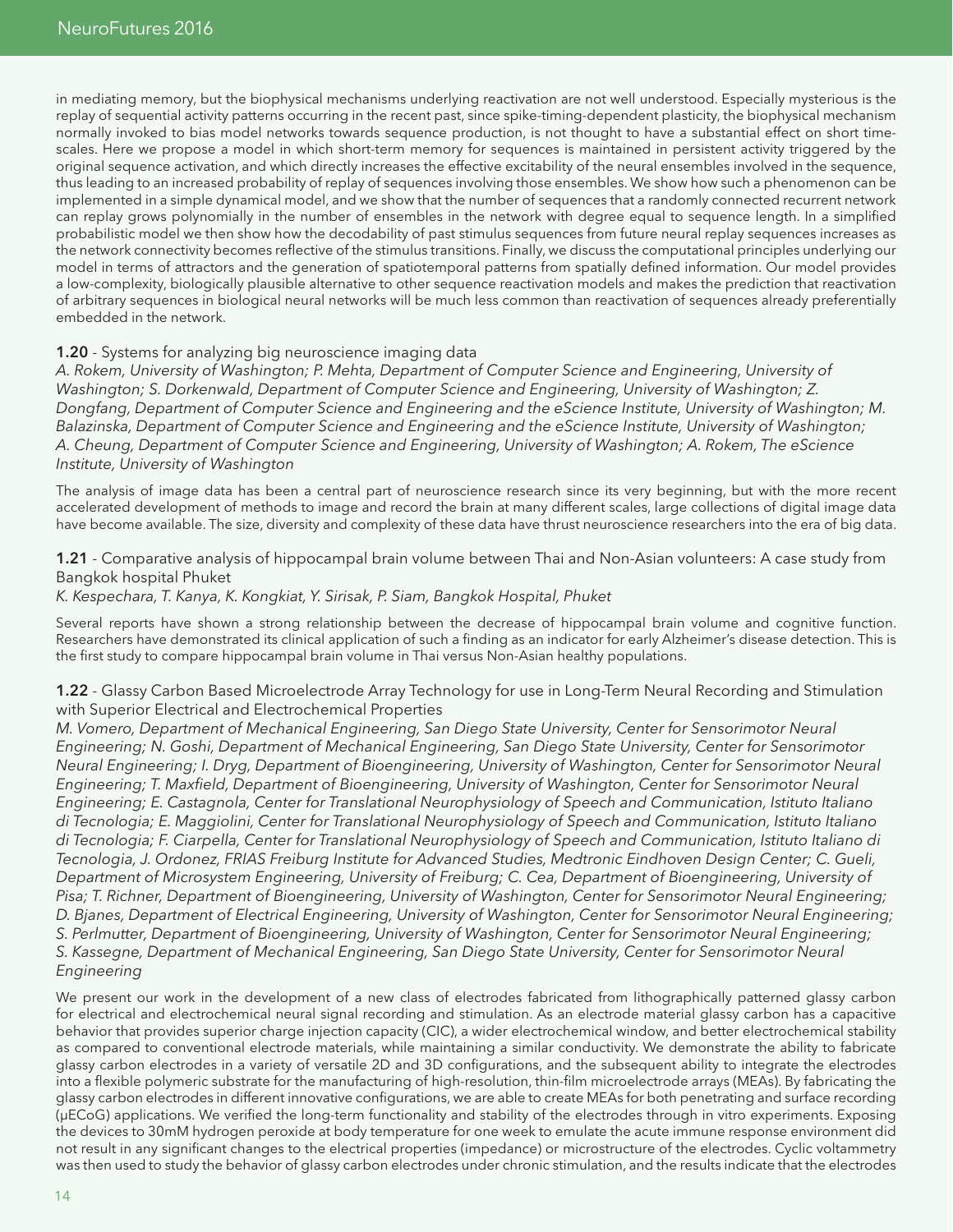are able to undergo at least 2500 cycles with no significant change in impedance @ 1kHz and 100 Hz. Additionally, in vitro cell viability tests were performed on both the glassy carbon material and fabricated devices, with both showing no signs of cytotoxicity. Furthermore, chronic ECoG in vivo experiments, in which glassy carbon µECoG MEAs were chronically implanted subdurally in the motor cortex of rat models over a period of six weeks, demonstrated long-term biocompatibility and stability of the devices. Specifically, the devices maintained a low impedance (< 10k&#937;) over the course of the experiment, and were able to record high quality sensorimotor evoked potentials. After the conclusion of the six week experiment, histological analysis of the cortical tissue with a depth of 1.3 mm (through the whole sensorimotor cortex) indicated no specific or severe immune response. We submit that this new class of microelectrodes offers a compelling platform for a suite of new applications that require corrosion-resistant, long-term neural implants with not only excellent mechanical and electrical properties, but also superior electrochemical performance.

#### 1.23 - Microfluidic manufacture of RNA-lipid nanoparticles leads to highly efficient delivery of potent nucleic acid therapeutics for controlling gene expression

*G. Tharmarajah, Precision NanoSystems; E. Ouellet, Precision NanoSystems; O. Seira, International Collaboration on Repair Discoveries; J. Liu, International Collaboration on Repair Discoveries; A. Thomas, Precision NanoSystems; T. Leaver, Precision NanoSystems; A. Wild, Precision NanoSystems; Y. Li, Yuping, Brain Research Center; Y.T. Wang, Brain Research Center; W. Tetzlaff, International Collaboration on Repair Discoveries; C. Hansen, Physics and Astronomy; P. Cullis, Biochemistry and Molecular Biology; R. Taylor, Precision NanoSystems; E. Ramsay, Precision NanoSystems*

Lipid nanoparticles (LNPs) are used to deliver nucleic acids in vitro and in vivo. Here, we describe the robust manufacture and use of clinical-grade lipid-based nanoparticles for nucleic acids delivery at scales suitable for both in vitro screening and in vivo applications. We have conducted studies to evaluate the merits of the technology and further provide insights for delivering short interfering RNA (siRNA) and mRNA. RNA-LNPs were formulated to encapsulate a potent siRNA directed against PTEN. Exceptional cellular uptake (>96%) with minimal toxicity was observed in both primary rat hippocampal and mixed cortical cell cultures. High transfection efficency (>95%) of the encapsulated material resulted in high-level (>85%) PTEN knockdown the first 4 hours of a low dose (100ng/ ml) treatment; knockdown was sustained for 21 days. Similarly, RNA-LNPs encapsulating mRNAwere also found to mediate early (75% for 7 days)following a single (500ng/ml) treatment in primary rat mixed cortical cultures. Strategies for locally administering RNA-LNPs into the brain and spinal cord of adult Sprague Dawley rats were also investigated. Localized injections of PTEN-encaspulated siRNA into the motorcortex resulted in significant and sustained (7 days) knockdown. Similarly, local administration at the site of a cervical spinal cord injury significantly reduced target PTEN expression, 10 days later. Collectively, these studies reflect the simplicity and efficacy of this technology in validating new targeted nucleic acid therapies.

#### 1.24 - Mesoscale brain imaging: seed-pixel correlation explorer *D. Haupt, M. Vanni, J. LeDue, F. Bolaños, C. Mitelut, T. Murphy, UBC CBH Psychiatry*

We are developing a cross-platform standalone application for creating and exploring seed-pixel correlation (SPC) maps from mesoscopic brain activity from GCaMP6 transgenic mice and other data sources. The user is able to choose a single pixel called the seed. Pearson correlation zero lag is used to generate a colour map showing how strongly brain activity over time at each pixel correlates with brain activity at the seed (Vanni et al. 2014). The user can also generate standard deviation maps which is a colour map showing how much brain activity varies over time at each pixel. Taken together then, the SPC map reveals brain regions displaying synchronous activity whereas standard deviation maps reveal which regions display the most varying activity. User inputs can specify processing parameters along the processing pipeline, select regions of interest (ROIs) and specify processing parameters specific to those ROIs. The application leverages parallelism and fast fourier transforms to align separate video files to a selected reference frame (Press et al. 2007). Selected video files can be concatenated into one and saved. Regions of interest (ROIs) can be drawn using polygon cropping tool and the subsequent video file consisting of only the ROIs can be saved. The ROI polygons can themselves also be saved. A temporal chebyshev filter can be applied with the user specifying the passband of allowed brain activity signal to increase the signal-to-noise ratio by removing contributing factors to noise such as cardiac and respiratory factors (Vanni et al. 2014 ). Global signal regression (GSR) can optionally be applied to remove spontaneous fluctuations common to the whole brain using a general linear model. This technique has been shown to facilitate the detection of localized neuronal signals and improve the specificity of functional connectivity analysis (Fox et al, 2009). Finally, SPC maps are generated from the filtered activity be clicking on a position on a canvas to place the seed. Standard deviation maps can likewise also be produced on the filtered activity. Throughout this processing pipeline, a GUI provides a snapshot view of the changes being made to the data. The data can be zoomed in on or translated around for closer inspection against a scale centered on bregma. Bregma's location and the length of a single pixel is user-specified. ROI's can also be used to select a region whose activity will be averaged to generate graphs of activity over time for each ROI. These plots can be placed on the same scale for comparison and dynamically added/removed as the user modifies their ROI's. Of note is that each step of the data processing pipeline can be saved and loaded, with the idea being that the user is given full autonomy over where in the processing pipeline they want to load their data. This is to facilitate rapid post-hoc analysis where parameters can by changed with results viewed quickly. This thereby eliminates the need to ever process the same data twice through an upstream segment of the pipeline after changing parameters further downstream. The application currently works for tif and raw file formats, makes no assumptions as to what brain imaging technique is used (VSD, GCaMP6 etc), is freely available and assumes no programming experience to download and install on Windows or Linux. A demo of the application in its current incarnation, with example data, will be available at the conference. The goal being to receive input from the neuroscience community regarding the application.

1.25 - Fetal diffusion MRI and light microscopy of the rhesus macaque brain: Identifying cellular structural changes that underlie dynamics of water diffusion characteristics in the cerebral cortex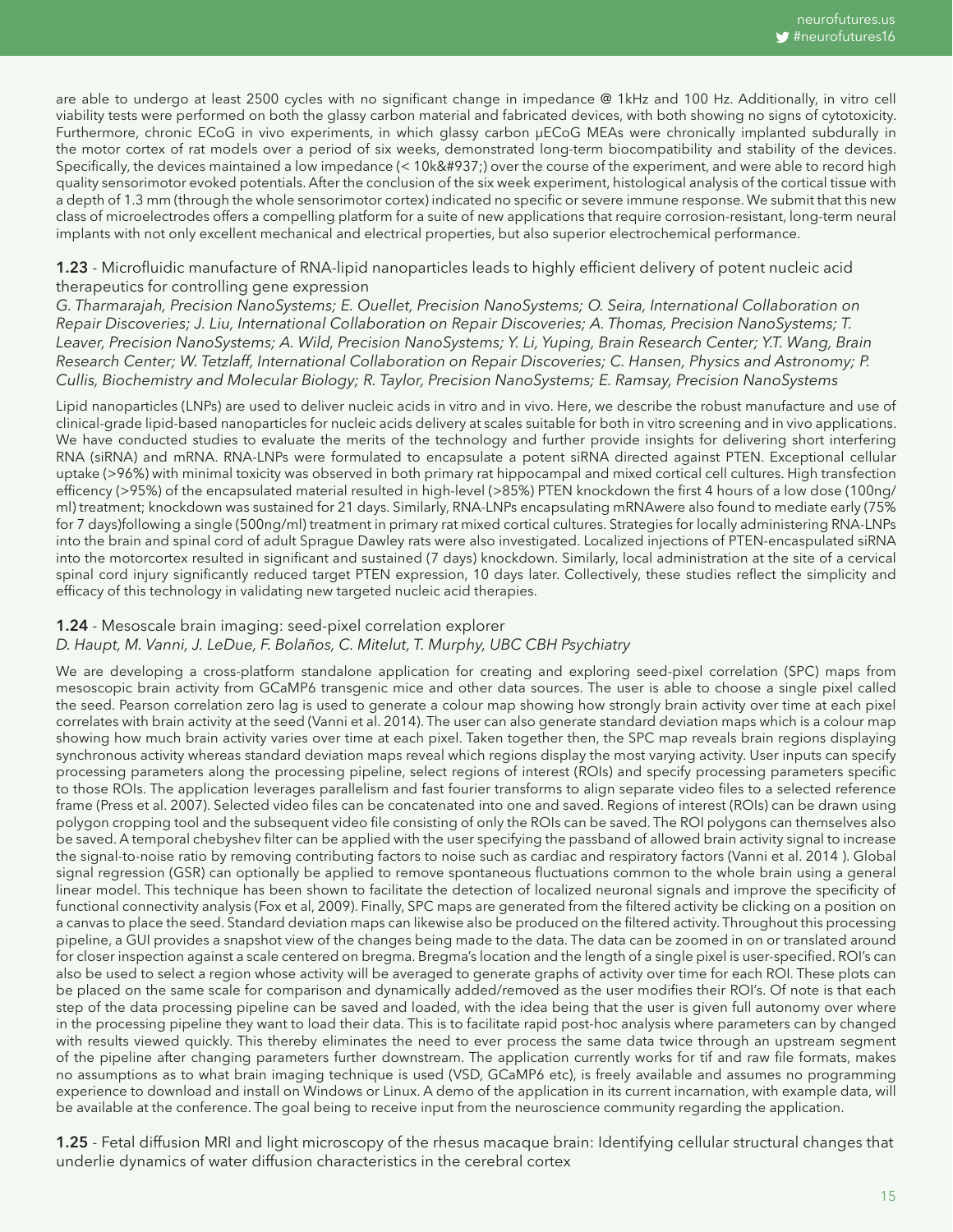*X. Wang, Oregon Health and Science University; C. Studholme, Departments of Pediatrics, Bioengineering and Radiology, University of Washington; P.L. Grigsby, Division of Reproductive Sciences, Oregon National Primate Research Center, Oregon Health and Science University; C. Cuzon; C. Verginia, Division of Neuroscience, Oregon National Primate Research Center, Oregon Health and Science University; C.D. Kroenke, Advanced Imaging Research Center, Department of Behavioral Neuroscience, Oregon Health and Science University*

Diffusion-weighted MRI (dMRI) can be used to study cellular morphological characteristics of biological tissue through biophysical interpretations of quantitative indices of water diffusion within an imaging voxel. In developing cerebral cortical gray matter, water diffusion anisotropy (expressed as fractional anisotropy, FA) decreases throughout the second half of human gestation. Further, deviations from the normal trajectory of FA changes have been associated with pathological processes in contexts of various neurodevelopmental disorders. Thus, fetal dMRI could provide a non-invasive assessment of cerebral cortical development. However, little is known regarding the specific cellular-level changes that underlie changes in cerebral cortical FA. To address this, we quantitatively analyzed 3D confocal data collected on fetal rhesus macaque brain tissue subsequent to acquisition of fetal brain MRI.

#### 1.26 - A potential therapeutic agent for neurodegenerative diseases, NDX-1001, stimulates retention and regrowth of lost circuits

#### *R. Taylor, M3 Biotechnology; W. Walker, M3 Biotechnology, Inc.; K. Church, M3 Biotechnology, Inc.; L. Stewart, UW Institute for Protein Design; J. Harding, WSU; L. Kawas, M3 Biotechnology, Inc.*

Loss of normal circuit function in either the central or peripheral nervous system is a common feature of neurodegenerative diseases, and aging populations will face an increasing neurodegenerative disease burden. All neurodegenerative diseases result from a combination of diminished synaptic connectivity and neuron loss and in the case of Alzheimer's disease, losses of neurons and circuitry is related to accumulation of toxic protein plaques. Therefore, an effective treatment would be expected to augment synaptic connectivity, protect neurons from insult, and stimulate the replacement of lost neurons from pools of neural stem cells. These clinical endpoints can all be achieved by therapeutic use of neurotrophic factors, and one particularly attractive neurotrophic factor, hepatocyte growth factor (HGF), has shown promise as a potential treatment of AD and other neurodegenerative diseases. Limitations of stability and CNS bioavailability prevent the direct application of HGF in patients, but M3 Biotechnology, Inc. has developed a novel HGF mimetic (NDX-1001) that is inherently blood-brain barrier permeant and stimulates the HGF signaling cascade at ~< 1nM concentrations in cell culture. The hippocampus is deeply affected by AD neurodegeneration, but NDX-1001 is a potent stimulator of hippocampal synaptogenesis in vitro and in-vivo. Stimulation of synaptogenesis and process formation by NDX-1001 application may promote the reconstitution of lost circuitry within the brain. Furthermore, NDX-1001 is able to reverse cognitive deficits in scopolamine and aging models of dementia in rodent models, and exhibits profound neuroprotective activity. Most relevant, however, is NDX-1001's ability to restore cognitive function in behavioral models of neurodegenerative disease. Additionally, motor neurons of the peripheral nervous system can be protected from degeneration in genetic and chemical models of disease. Current treatment schemes for neurodegenerative diseases like AD focus on symptom amelioration, but NDX-1001 is under development by M3 Biotechnology, Inc. to become the first genuine therapeutic agent of AD that may promote protection of healthy circuitry and restore degenerated neural tissue.

#### 1.27 - MultiScope: Multiplexed Random-Access Scanning for Scalable 3D Imaging of Intact Cortex *D. Tsyboulski, N. Orlova, R. Liu, O. Gliko, P. Saggau, Allen Institute for Brain Science*

Two-photon (2P) imaging has become a mainstream tool for imaging neuron's morphology and function in intact cortex. Two-photon scanning microscopy achieves data acquisition rates of ca. 10 megapixels/s and allows observation of fluorescently labeled neurons within limited region of interest at 5 30 frames per second. A complimentary approach for imaging function of "randomly" distributed neurons in a volume termed "random-access" 2P scanning allows switching between points in 3D within time window of 10 - 20 µs and achieves scan rates of 30-50 kilopixels/s. These scan rates allow interrogation of up to 500 neuron cells with temporal resolution of ca. 10 ms in a single experiment. Further increase in scan rates is possible with multiplexed imaging techniques that allow simultaneous fluorescence signal acquisition from multiple points. In this work we present the development of a frequency-multiplexed two photon imaging method that utilizes high-speed amplitude modulation of fs pulses in MHz range to tag each excitation beam and the corresponding fluorescence signals with specific frequencies. Proof of concept work, physics of the effect and imaging experiments will be presented.

#### 1.28 - Controlling Our Brains – On the Implications of Brain Computer Interface-Triggered Deep Brain Stimulation for Essential Tremor

*T. Brown, University of Washington Department of Philosophy; M. Thompson, Department of Electrical Engineering, University of Washington; J. Herron, Department of Electrical Engineering, University of Washington; A. Ko, Department of Neurological Surgery, University of Washington; H.J. Chizeck, Department of Electrical Engineering, University of Washington; S. Goering, Department of Philosophy, University of Washington* 

Deep Brain Stimulators (DBS) are a neurotechnological means of treating a variety of movement disorders, including Essential Tremor (ET). Current stimulation systems apply an electrical current to targets in the brain at a constant rate for as long as they are implanted and activated--treating symptoms but causing uncomfortable side-effects and inefficient power usage. Some users feel of estrangement or isolation. Next-generation DBS systems could sense the user's neural signals and use them to trigger stimulation. Brain Computer Interface-triggered DBS (BCI-DBS) systems would give the user the ability to moderate side-effects and influence battery usage. But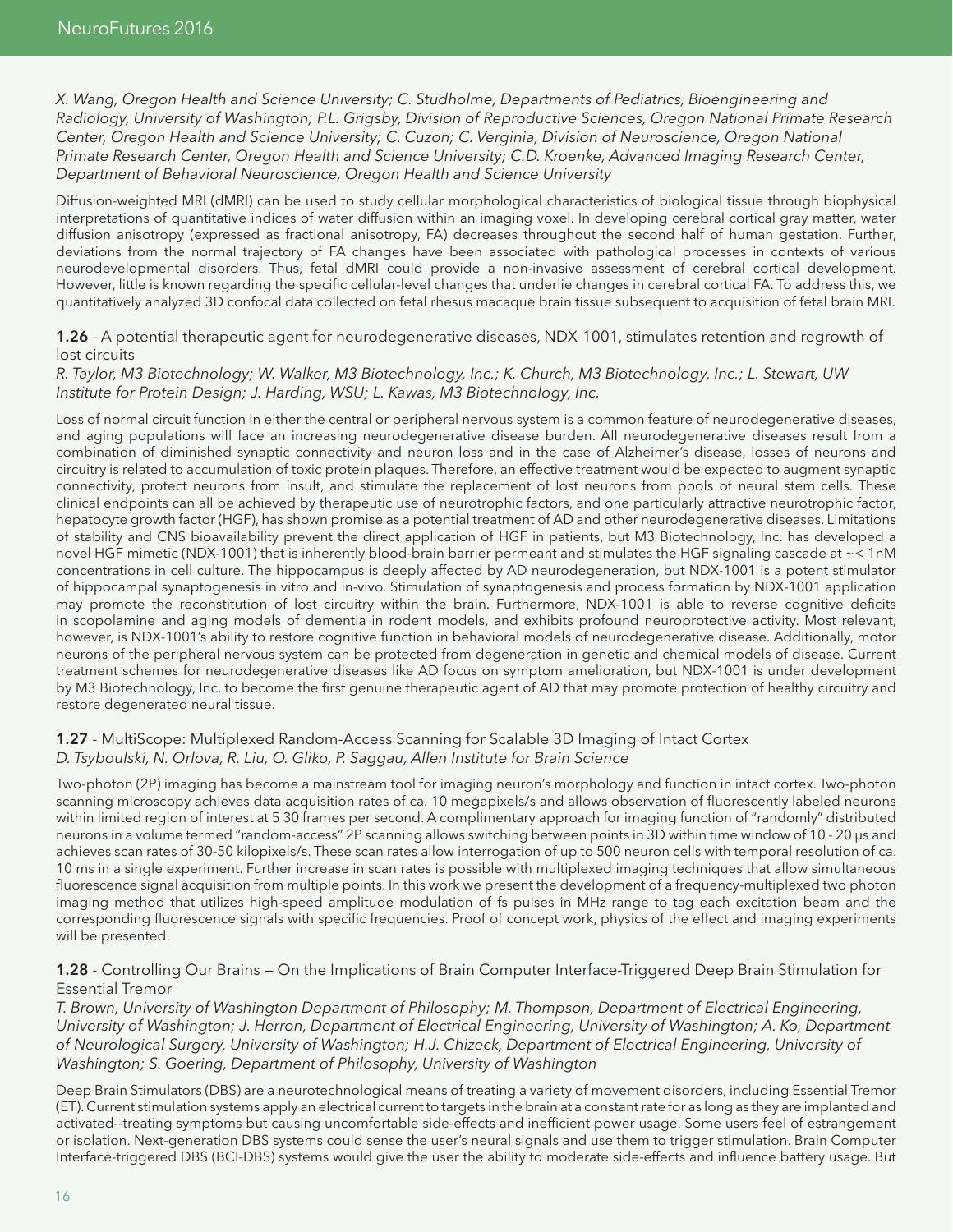will users want this level of control? It's not yet clear whether such added user control will address or exacerbate psychosocial side effects, and whether the user will feel burdened or freed by it. To explore these questions, we conducted interviews with an ET patient using an experimental BCI-DBS platform. These interviews offer preliminary evidence that if BCI control bolsters his autonomy, but it does not do so directly or without difficulty. While BCI-DBS may facilitate making trade-offs between side-effects and symptom relief, the user will face new trade-offs. BCI-DBS users, we argue, will likely face challenges to their ability to negotiate trade-offs competently.

# Tuesday, June 21

#### 2.1 - Generation of transgenic mice with tightly regulated expression for cell type-specific studies *T. Daigle, L. Madisen, U. Knoblich, M. Takeno, B. Lee, H. Gu, M. Mills, L. Gray, J. Ting, N.M. da Costa, B. Tasic, H. Zeng, Allen Institute for Brain Science*

Modern genetic approaches have allowed for unprecedented access to diverse types of neurons within the mammalian brain and have greatly facilitated the study of their function. In parallel, the development of highly sensitive molecular sensors and optical tools has enabled the labeling of diverse cell types, the perturbation of neuronal activity with precise temporal control, and the visualization of distinct neural states. Over the last several years, we have developed multiple transgene expression platforms in mice using various molecular genetic approaches that achieve high levels of fluorescent proteins, sensors, and optogenetic tools within selective cell populations, defined largely by unique Cre driver lines. Here we report our newly developed Cre- and tTAdependent reporter lines that were generated using our previously published strategy (Madisen L et al., Neuron, 2015), in which select transgenes are incorporated into the genomic locus known as TIGRE. We have also developed a new molecular strategy to create the next generation of reporter lines which builds upon the existing approach yet offers several key advantages such as a more simplified breeding strategy, robust transgene expression within different interneuron populations, and potentially greater genetic control. Anatomical and functional data for two of these next generation TIGRE reporter lines will be presented and the lines currently under development will be described. These novel transgenic lines will greatly expand the repertoire of high-precision genetic tools available to effectively identify, monitor, and manipulate distinct cell types within the mammalian brain.

#### 2.2 - Modifying the connectome with genetically engineered synapses *I. Rabinowitch, J. Bai Jihong, Fred Hutchinson Cancer Research Center*

One of the big quests of contemporary neuroscience is to chart the elaborate maps of synaptic connectivity (connectomes) of diverse species. This effort was pioneered three decades ago with the complete mapping of the connectome of the microscopic nematode C. elegans. Such descriptive work is invaluable for revealing the organization principles of brain circuits. We propose that in addition to mapping the connectome and recording existing synaptic connections, a method for constructing new synapses and thus modifying the connectome would considerably enhance our ability to link structure to function in neural circuits. As a first step for modifying the connectome, we have recently developed a technique for genetically inserting new electrical synapses into in vivo C. elegans neural circuits. The technique is based on ectopically expressing mouse gap junction protein Cx36 in specific C. elegans neurons to form a new link between them. This has enabled us to probe and alter the function of various circuits, such as flipping olfactory preferences or counteracting the effects of cross-modal plasticity. Such neural circuit engineering should be applicable to other genetically tractable organisms and in the future might enable circuit repair after damage or the design of entire new neural circuits.

#### 2.3 - Developmental plasticity in the effect of visual deprivation on the surface area of visual cortex in animals and humans

*A. Andelin, University of Washington; C. Kroenke, Oregon Health and Science University; I. Fine, University of Washington; E. Taber, Oregon Health and Science University; A. Stevens, Oregon Health and Science University; J. Olavarria, University of Washington*

Deprivation of visual input early in life induces brain anatomical differences with sighted individuals at maturity. Studies in several species have shown that the primary visual cortex surface area is reduced in the early blind. Here the dependence of the magnitude of visual cortex surface area reduction was characterized as a function of age of deprivation from retinal in put in rats, ferrets, and humans. When post conception ages of each species was translated to a common neurodevelopmental event time scale, a highly consistent inter-species surface area dependence on timing was found. Deprivation of retinal input early in visual system development, beginning prior to the time that retinal axons reach the dorsal lateral geniculate nucleus, produces as much as a 50% reduction in visual cortex surface area. Visual stimulus deprivation at later times result in an exponential approach to visual cortex surface area of sighted individuals, reaching 90% of normal surface area when deprivation begins during the rapid cerebral cortical synaptogenesis phase of visual system development. By implication the surface area effect likely results from attenuated surface area expansion rather than enhanced pruning. A longitudinal follow-up study was performed in developing ferrets to confirm this expectation. This work enables the timing of blindness onset to be estimated from visual cortex surface area at maturity, which potentially relates to an individual's ability to respond to restoration of vision.

2.4 - Neuronal diversity in the dorsal lateral geniculate nucleus of adult mouse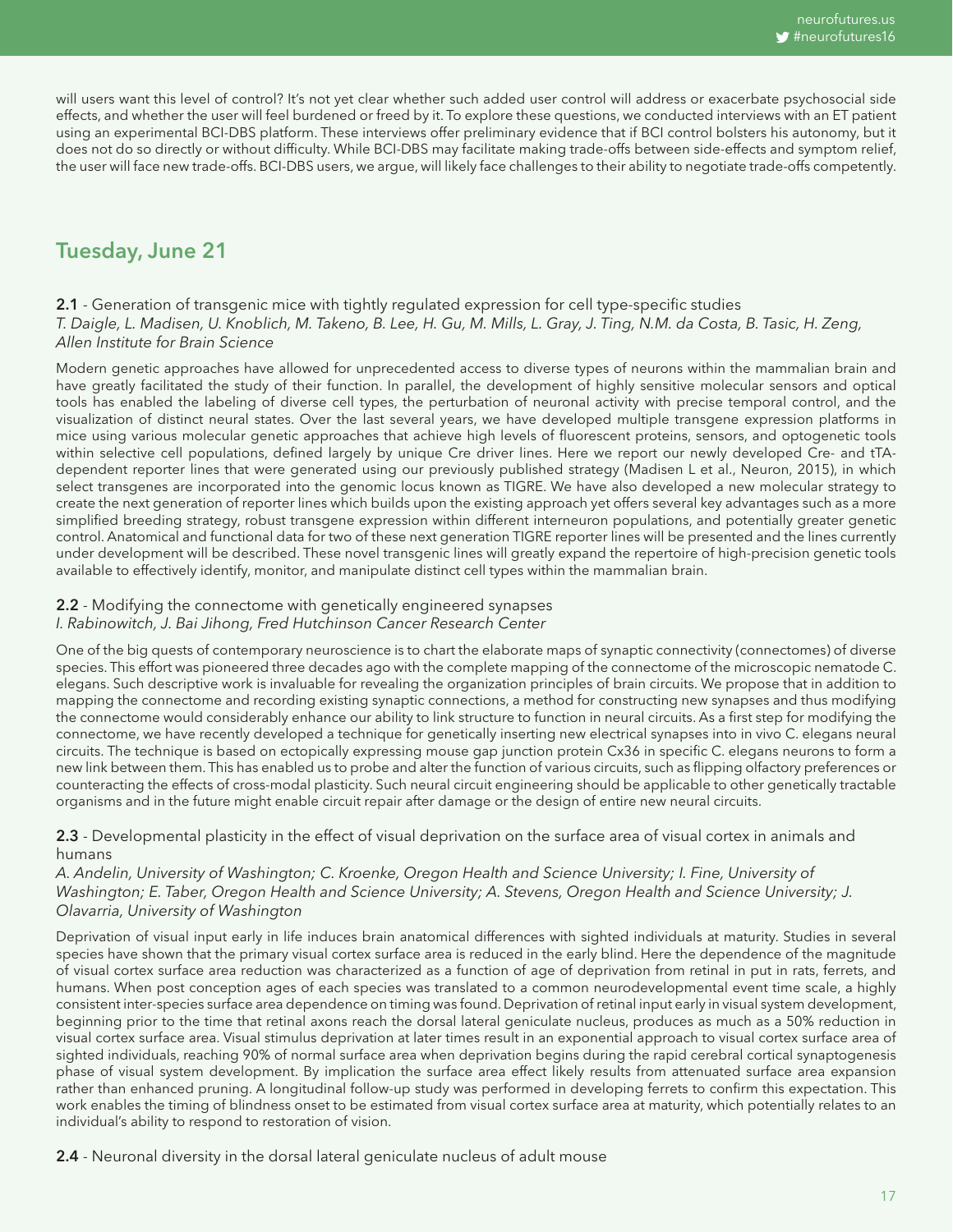#### *T. Bakken, V. Menon, K. Smith, J. Goldy, D. Bertagnolli, A. Szafer, B. Tasic, T. Dolbeare, M. Hawrylycz, L. Ng, S. Sunkin, J. Philips, A. Bernard, E. Lein, H. Zeng, C. Koch, Allen Institute for Brain Science*

Recent advances in RNA-sequencing techniques have led to the identification of transcriptomic cell types in various cortical and subcortical regions of the brain, including components of the mouse visual system: retina (Macosko et al. 2015) and primary visual cortex (Tasic et al. 2016). To broadly capture neuronal diversity in the dorsal lateral geniculate nucleus (dLGN) of the thalamus, we used four transgenic mouse lines to isolate more than 1800 excitatory and inhibitory neurons and profiled their transcriptomes by RNAsequencing. We profiled cells to a median depth of 2.3 million reads and classified them into putative transcriptomic types using an iterative clustering approach based on principal component analysis (PCA) and gene co-expression methods. Our data and analyses suggest that GABAergic neuronal types in dLGN and in surrounding structures can be subdivided into distinct types with clear on-off gene markers, whereas glutamatergic neurons exhibit gradient variation in gene expression. We also correlated the variation of these transcriptomic types across the anterior-posterior axis and in the "core" and "shell" regions of the dLGN. These transcriptomic data and classification scheme are presented in an interactive web tool for further exploration. Ultimately, the identification of putative transcriptomic cell types in the dLGN, an integral portion of the visual pathway, leads to hypotheses about differing electrophysiological and connectivity relationships among neurons in the early visual system.

#### 2.5 - Logistic Regression for identifying strong expression and structural pattern of gene in Mouse Brain Dataset *R. Shalini, J. Bineeshia, T. Balaji Muthazhagan, PSG College of Technology*

Neuroscience data is obtained from Allen institute for Brain Science where it provides gene expression for the developmental stages of mouse brain. This Gene expression data changes throughout the process of development in the mouse brain. So, the challenge is to analyze the gene expression to measure the strong expression and to identify the structural pattern. It is done by comparing expression values across developmental stages with the help of the proposed algorithm. This paper proposes an algorithm (GISP), it compares expression values with common structure IDs across developmental stages and determines the strongly expressed gene between first two embryonic levels. The proposed algorithm identifies the small set of structure in the high expressive gene. Experiment was conducted with approximately 3500 gene characterized by in situ hybridization for two embryonic stages. It is observed that the proposed algorithm has better precision.

#### 2.6 - Hypothalamic AgRP Neurons Link Nutritional State and Fertility

*S.L. Padilla, HHMI University of Washington; J. Qiu, Oregon Health and Science University; C.C. Nestor, Oregon Health and Science University; C. Zhang, Oregon Health and Science University; A.W. Smith, Oregon Health and Science University; B.C. Jarvie, HHMI University of Washington; B. Whiddon, HHMI University of Washington; O.K. Rønnekleiv, Oregon Health and Science University; M.J. Kelly, Oregon Health and Science University; R.D. Palmiter, HHMI University of Washington*

Women suffering from malnutrition and athletes with low body fat become infertile as a result of low gonadotropin secretion. Leptin, a hormone made in adipose tissue, is required for the central nervous system to drive gonadotropin release, yet the leptin-sensing mechanism responsible for this outcome is unresolved. Leptin-inhibited hypothalamic neurons that make agouti-related protein (AgRP) orchestrate survival during starvation and may relay information to the reproductive axis. To test this idea, we used optogenetics in combination with slice recordings, and found that AgRP neurons directly inhibit two populations of kisspeptin1-expressing neurons the primary drivers of the neuroendocrine reproductive axis. Furthermore, we found that chronic activation of AgRP neurons, using chemogenetics, was sufficient sufficient to delay estrus cycles in female mice -- a prelude of infertility. Thus, activation of AgRP neurons in response to low leptin levels or artificial activation in well-fed mice suppresses fertility by inhibiting the Kiss1 neurons that drive the reproductive axis.

#### 2.7 - Characterization of the spatiotemporal tuning properties of mouse visual cortex

#### *N. Mesa, University of Washington; J. Zhuang, Allen Institute for Brain Science; J. Waters, Allen Institute for Brain Science*

Evidence of higher order visual processing in the mouse has gone a long way to establish the mouse as a useful model for visual processing. Differences in the spatial and temporal frequency tuning properties of mouse higher visual areas show evidence of functional specialization akin to that which exists in primates. However, it is unknown whether, within a visual area, there are differences in spatial or temporal frequency tuning. Since each visual area contains a retinotopic map of the visual field, such differences would suggest that parts of the visual field have distinct spatial and temporal frequency preferences. We employed widefield calcium imaging in order to map the spatiotemporal tuning properties of all of the mouse cortex simultaneously. Preliminary evidence suggests that there are indeed differences in spatial and temporal frequency preference within a single visual area, and that these differences may be related to retinotopic location.

#### 2.8 - Functional characterization of activity in the Allen Brain Observatory

*G.K. Ocker, M. Garret, A. Henry, A. Kriedberg, A. Jones, A. Doperalski, A. Bernard, A. Sodt, A. Ho, T. Siuda, A. Arkhipov, A.B. Donimirski, B. Rogers, C. Thompson, C. Habel, C. White, L. Kuan, C. Dang, C. Barber, C. Mochizuki, C. Cuhaciyan, C. Koch, C. Hill, C. Lau, R.C. Reid, C. Slaughterbeck, C. Farrell, D. Feng, D. Sullivan, D. Williams, D. Ollerenshaw, E. Lee, E. Mount, F. Lee, F. Griffin, F. Lai, F. Long, H. Zeng, J. Waters, J. Huffman, J. Harrington, J. Perkins, J. Luviano, J. Lecoq, J. Phillips, J.M. Gonzales, J. Larkin, J. Pendergraft, J. Nyhus, J. Johal, K. Roll, K. Godfrey, K. Brouner, L. Pearson, L. Ballsmider, L. Casal, L. Ng, L. Potekhina, M. Garwood, M. Schroedter, M. Sarreal, M. Reding, M. Tieu, M. Chapin, M. Hawrylycz, M.*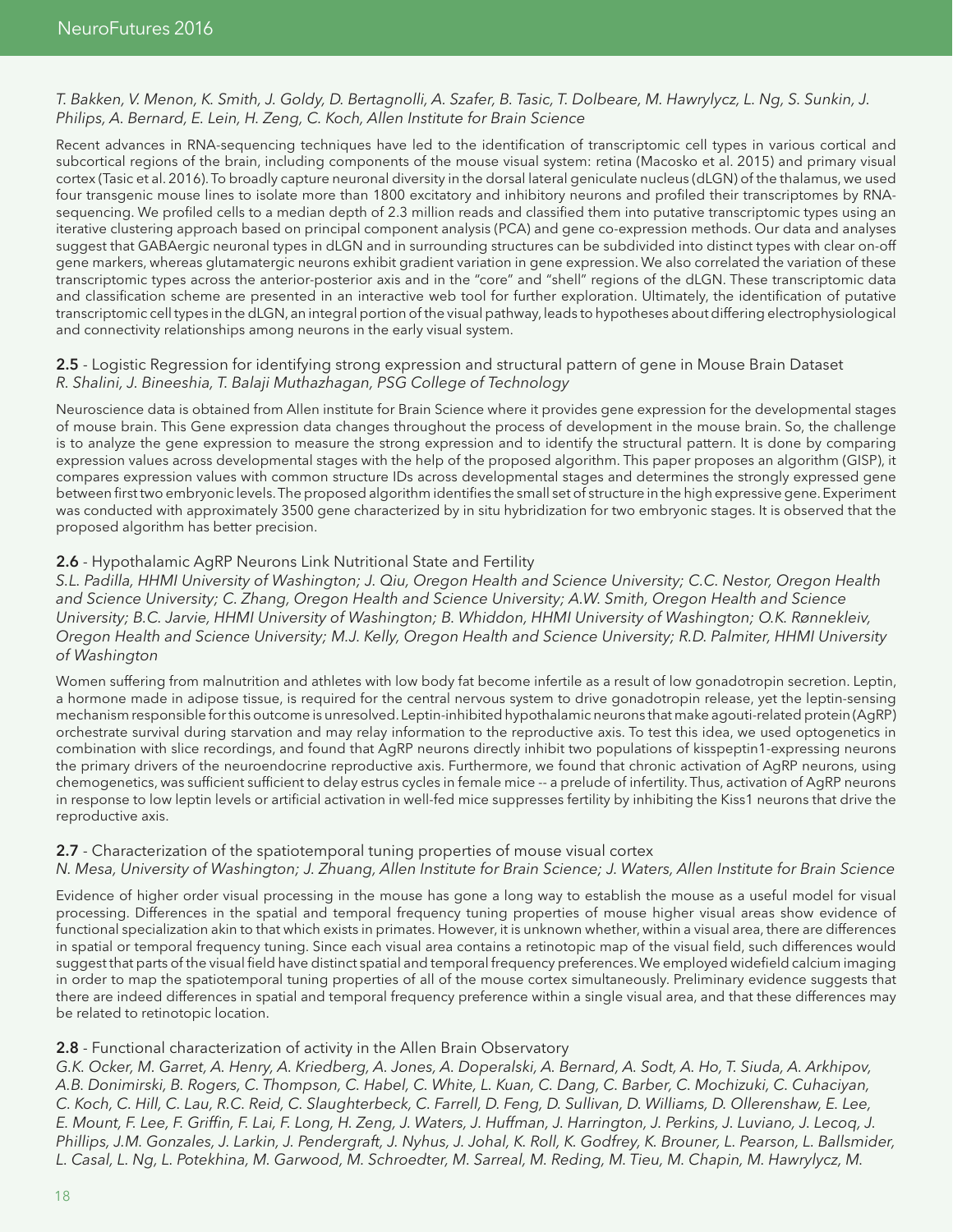*Stoecklin, M. Robertson, N. Dotson, N. Orlov, N. Wong, N. Gaudreault, N. Sjoquist, N. Mastan, N. Bowles, N. Dee, N. Blesie, N. Hejazinia, P. Hargrave, P. Groblewski, R. Larsen, R. Dietzman, R. Tiburcio, S. Whiteside, S. Olson, S. Caldejon, S. Shi, S. Mihalas, S. Cross, S. Datta, T. Keenan, T. Nguyen, T. Dolbeare, T. Flies, V. Maldonado, V.R. De Guzman Wright, W. Wakeman, Y. Li, Z. Haradon, S. De Vries, M. Buice, Allen Institute for Brain Science* 

In order to explore how features of the sensory environment are represented by cortical circuits, the Allen Institute for Brain Science will publicly release the first survey of neural activity in the living brain, the Allen Brain Observatory. Using high-throughput 2-photon calcium imaging, we have systematically recorded the visual responses of over 18,000 neurons in the awake mouse cortex, generating a dataset that spans four visual areas, and four distinct Cre lines expressed in multiple cortical layers. This is an extremely rich dataset for exploring cortical computations involved in visual information processing at both the single cell and population level. In this poster, we will present this new data product and explore early analysis of visual coding in the awake mouse cortex.

#### 2.9 - Optogenetic functionally specific modulation in primate visual cortex

#### *M. Chernov, Oregon Health and Science University; R. Friedman, Oregon Health and Science University; G. Chen, Zhejiang University; A. Roe, Oregon Health and Science University and Zhejiang University*

The primate visual cortex is organized into functionally specific domains responsible for integrating input from each eye, detecting color, orientation, motion and so on. These domains are approximately 50-500 microns in size and can be detected using intrinsic optical signal imaging as well as electrophysiological mapping. While these domains have been observed in the past, most of the data about the way they are interconnected come from anatomical studies. We hypothesized that we could observe these connections in vivo by targeting specific functional domains using channelrhodopsin-carrying viral vectors in a non-human primate (macaque). After establishing channelrhodopsin vector expression and therefore making domains (specifically, orientation and ocular dominance) sensitive to light, we studied activation patterns observed with intrinsic optical signal imaging in anesthetized subjects by presenting visual or optogenetic stimuli, or a combination of both. We found that optogenetic stimulation of a particular OD column revealed connections to other same eye OD domains up to 3 OD columns away. Stimulation of a particular orientation domain strengthened the optical signal within similar domains in the vicinity of the opsin expression site, while weakening the signal in orthogonal domains. Visual and optogenetic stimuli either suppressed or enhanced each other's effects, as measured using optical imaging and electrophysiological recordings, based on the specific context. We conclude that changes in neural activation as revealed by intrinsic optical signal imaging following optogenetic stimulation are determined in part by the underlying neural architecture (in this case, the OD columns and orientation domains) and in part by the state of the network which, when modified by presentation of a relevant visual stimulus, may facilitate or oppose the influence of the optogenetic stimulus.

#### 2.10 - Within-Day Variation of Electrophyiological Connectivity in the Resting State

*K. Casimo, University of Washington Graduate Program in Neuroscience, Center for Sensorimotor Neural Engineering; T. Madhyastha, University of Washington Integrated Brain Imaging Center; J.G. Ojemann, University of Washington Neurological Surgery, University of Washington Graduate Program in Neuroscience, University of Washington Center for Sensorimotor Neural Engineering; K.E. Weaver, University of Washington Integrated Brain Imaging Center, University of Washington Graduate Program in Neuroscience, University of Washington Center for Sensorimotor Neural Engineering*

In order to characterize variability in neural network connectivity dynamics generated by an intervention such as learning or BCI use, we must first establish a baseline of spontaneously occurring variability over time. Substantial fMRI literature has examined variability in resting state connectivity. These studies find that connectivity varies both across time scales and between networks, with effects that span multiple sessions on the same day or different days. However, fMRI is limited to the indirect measurement of brain activity that is dependent on a delayed vascular response, and can only access slow time scales of interaction (<2Hz at best). Resting state connectivity patterns, and their variation over time specifically, have been subject to little study in electrophysiology. We examined electrocorticography (ECoG) from epileptic individuals undergoing seizure monitoring. For each patient, we identified two eight-minute resting state sessions during a single day, separated by at least two hours, using clinical video recordings. We then assessed connectivity between ECoG electrodes using several interaction measures. We evaluated significant longitudinal change in connectivity between sessions using a random segment shuffling routine to generate a null distribution of coupled interactions. Each electrode was assigned to a Brodmann area (BA), and we found the mean of all electrode pairs in given pairs of regions. We found that connectivity changes of low magnitude spanned across the cortex. Anticorrelated changes in the frontal and parietal regions indicate that the variability is not merely in magnitude, but involves alterations in the relative connectivity across the cortex. We observed changes across canonical frequencies ranging from delta (0-4Hz) through high gamma (70-200Hz), with the greatest magnitude of change occurring in delta range. The variations were not consistent between bands, with significant heterogeneity across both anatomy and frequency. The presence of these variations is consistent with previous studies conducted using fMRI. Here, we add the novel aspects of direct measurement of neural activity, a broad frequency range including high frequencies, and the use of multiple connectivity measures. These results suggest significant session-to-session variation in electrophysiological coupling occurs in the resting state. Understanding these effects will contribute to future studies aiming to characterize the degree to which changes in connectivity following interventions, such as learning, are above and beyond those caused by natural levels of variation.

#### 2.11 - Neural Coding of Somatosensation in Central Circuits of Drosophila *J. Tuthill, University of Washington; R. Wilson, Harvard Medical School*

Somatosensation relies on mechanoreceptor neurons distributed throughout the body, which fire action potentials in response to mechanical forces. A fundamental problem is how the nervous system accurately integrates and transforms signals from diverse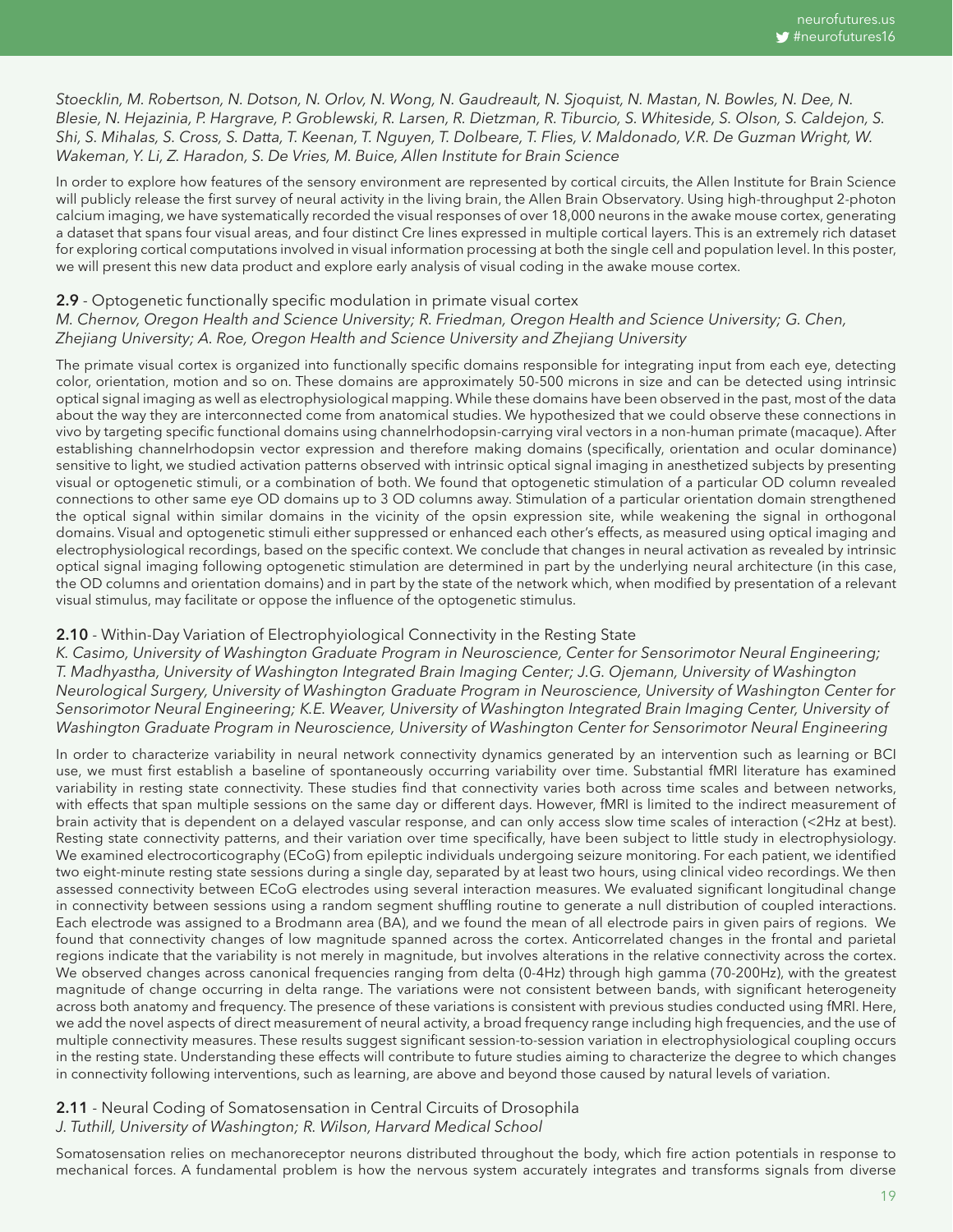populations of mechanoreceptors. We investigated this question in the central nervous system of the fruit fly, Drosophila. Using panneuronal 2-photon calcium imaging and genetically-targeted whole-cell recordings, we identified three classes of central neurons that encode mechanical touch of the fly leg. Optogenetic receptive field mapping revealed that each neuron class performs a sensory comparison: one compares touch signals on different parts of the same limb, one compares touch signals on right and left limbs, and the third compares touch and proprioceptive signals. By recording from pairs of neurons during spontaneous movement, we found that each class encodes distinct features of somatosensory stimuli. Furthermore, the axon of an individual touch receptor can diverge to synapse onto all three classes, meaning these computations occur in parallel, not hierarchically. Representing a stimulus as a set of parallel comparisons represents a fast and efficient way to encode somatosensory information.

#### 2.12 - The effect of electrical synapses on modulation of neural activity *L. Voelker, I. Rabinowitch, J. Bai, Fred Hutchinson Cancer Research Center*

An animal must constantly adjust its behavior in order to respond to changing environments and fluctuations in internal states. Animals achieve this by altering neural activity levels through changes known as neural plasticity. While much research has focused on understanding changes that occur at individual synapses or that impact large groups of neurons simultaneously, the effect of plasticity on local circuitry is not well understood. One possible mechanism for coordination of plasticity between neighbors is through electrical synapses, specialized sites of cytoplasmic communication between neurons. While electrical synapses are known to coordinate local electrical activity and to pass the small molecules associated with neural plasticity, a direct role in neural plasticity has not been described. My work looking at modulation of quinine sensitivity in C. elegans suggests that electrical synapses may play an important role in modulating local circuit activity. In C. elegans, the neuron ASH mediates quinine avoidance via a GPCR pathway that is modulated by levels of cGMP. ASH lacks the guanylyl cyclases (GCYs) necessary to produce cGMP, suggesting cell-autonomous modulation, potentially from its neighbor cell ASK via their shared electrical synapse. Genetic disruption of the electrical synapse present between ASK and ASH in hypersensitivity to quinine, a phenotype consistent with reduction in cGMP levels. Restoring this channel rescues sensitivity to wild-type levels, suggesting that the electrical synapse between ASK and ASH functions to modify the quinine sensitivity levels within ASH. Further work will reveal the molecules involved in this modulation.

#### 2.13 - Constructing Precisely Computing Networks with Biophysical Spiking Neurons *M.A. Schwemmer, A.L. Fairhall, S. Denéve, E.T. Shea-Brown, University of Washington*

While spike timing has been shown to carry detailed stimulus information at the sensory periphery, its possible role in network computation is less clear. Most models of computation by neural networks are based on population firing rates. In equivalent spiking implementations, firing is assumed to be random such that averaging across populations of neurons recovers the rate-based approach. Recently, however, Denéve and colleagues have suggested that the spiking behavior of neurons may be fundamental to how neuronal networks compute, with precise spike timing determined by each neuron's contribution to producing the desired output (Boerlin and Denéve, 2011; Boerlin et al., 2013). By postulating that each neuron fires to reduce the error in the network's output, it was demonstrated that linear computations can be performed by networks of integrate-and-fire neurons that communicate through instantaneous synapses. This left open, however, the possibility that realistic networks, with conductance-based neurons with subthreshold nonlinearity and the slower timescales of biophysical synapses, may not fit into this framework. Here, we show how the spike-based approach can be extended to biophysically plausible networks. We then show that our network reproduces a number of key features of cortical networks including irregular and Poisson-like spike times and a tight balance between excitation and inhibition. Lastly, we discuss how the behavior of our model scales with network size or with the number of neurons "recorded" from a larger computing network. These results significantly increase the biological plausibility of the spike-based approach to network computation.

#### 2.14 - A role for the lateral habenula in repeated probabilistic reversal learning *P. Baker, K. Kidder, S. Mizumori, University of Washington Psychology*

A number of neuropsychiatric disorders including depression, autism spectrum disorder, and Parkinson's disease are characterized by deficits in the ability to rapidly switch behaviors under changing reward contingencies. This ability to change responses when outcomes change is an executive function commonly termed cognitive flexibility. A common task used to test cognitive flexibility across species is known as reversal learning. Previous studies have shown that manipulations of serotonin (5-HT) and dopamine (DA) affect cognitive flexibility in tasks such as reversal learning. Importantly, these two neurotransmitters are known to play a role in a variety of neuropsychiatric conditions, including the ones mentioned, raising the possibility that a common mechanism may play a role across diseases. The lateral habenula (LHb) may be a key structure in mediating reversal learning as it is known to affect transmission of 5-HT and DA. Behaviorally, the LHb is thought to provide an error signal during decision making tasks making it likely that it is critically involved in tasks requiring learning from errors such as reversal learning. To test this hypothesis, a maze based probabilistic reversal learning task (PRL) with male Long-Evans rats was used to examine the role of the LHb via neurotransmitter inactivation with the gamma-aminobutyric acid (GABA) agonists baclofen and muscimol (50ng/0.2 µL).Prior to behavioral testing rats were implanted with guide cannula aimed at the LHb for subsequent injections. The PRL task took place on a t-shaped maze with return arms. The correct arm resulted in reward on 80% of choices while the incorrect arm was never reinforced. Rats ran 200 trials per daily session. If an animal chose the correct arm over 10 consecutive trials, the reward contingences were reversed. Once animals were able to complete at least 3 reversals per session over consecutive days, injections began. Results revealed that inactivation of the LHb led to fewer overall reversals than rats injected with a saline control. Error analysis revealed a slight increase in perseverative errors and a large increase in regressive errors. Additionally deceases in stay/win behavior and increases in shift/loose behavior indicated a generalized reward sensitivity impairment after LHb inactivation. . Overall, these findings suggest that the LHb is important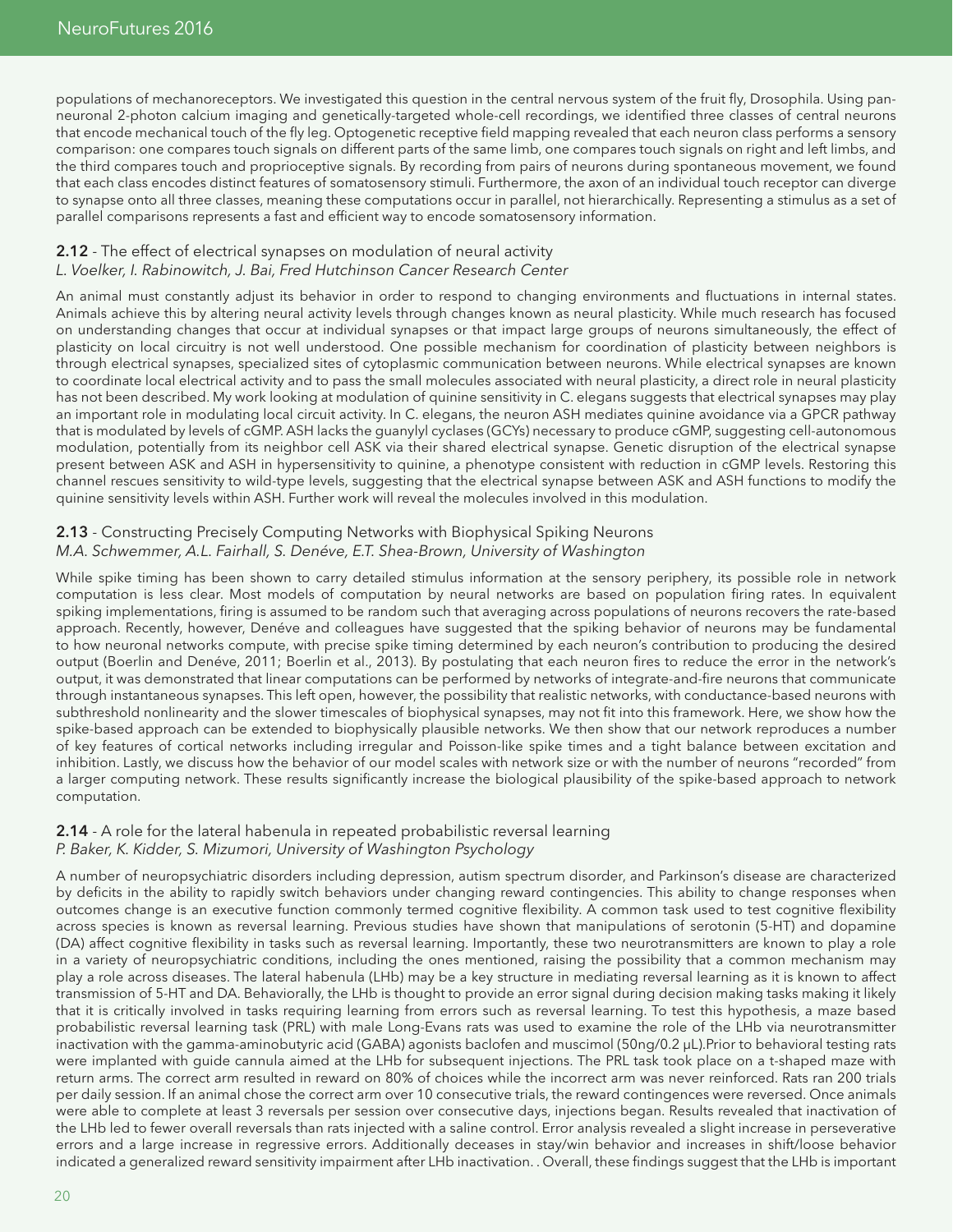for learning and/or implementing switches in behavior when reward contingencies change.

#### 2.15 - Investigating a novel mechanism of itch sensation via intensity and population coding

*K. Esancy, University of Washington; L. Condon, University of Washington; J. Feng, Washington University; C. Kimball, University of Washington; A. Curtright, University of Washington; H. Hu, Washington University; A. Dhaka, University of Washington* 

The question of whether lower vertebrates such as fish are capable of experiencing itch is currently unanswered, and addressing it could provide insight into both the evolutionary origins and the neural circuitry underlying this sensation. In mammals, itch is thought to be mediated at the cellular level by the coupling of pruritic G-protein coupled receptors and nociceptive TRP ion channels- the former bind itch-inducing chemicals and then activate the latter, which themselves mediate sensations of pain when activated independently by noxious pain stimuli. At a circuit level, most evidence suggests that itch and pain are conveyed through population coding, which suggests that distinct subpopulations of neurons transduce each sensation through isolated pathways, or "labeled lines". However, some evidence--namely, that a stimulus can produce itch or pain depending upon factors such as concentration- implies a role for intensity coding. We sought to use the zebrafish (Danio rerio) as a model organism in which to investigate further investigate these mechanisms. Here we report a novel form of itch transduction that does not appear to require activation of a pruritic receptor--rather, a previously identified nociceptive ion channel was by itself necessary and sufficient to generate neuronal activity and behavioral responses to a pruritic stimulus. To potentially explain how distinct ligands could provoke a pruritic or nociceptive response via activation of a single ion channel, we determined that a distinct subset of somatosensory neurons with greater sensitivity to noxious stimuli seemed primed to respond to itch stimuli. Our findings were recapitulated through equivalent studies in the mouse, implying conserved mechanisms. Together, these results indicate a means of neural coding through which intensity is mediated via population coding, and suggest that it is evolutionarily conserved between lower and higher order vertebrates.

#### 2.16 - Neural activity in a simultaneous BCI and manual task

*B. Lansdell, University of Washington; I. Milovanovic, Rehabilitation Medicine, University of Washington; A. Fairhall, Physiology and Biophysics, University of Washington; E. Fetz, Physiology and Biophysics, University of Washington; C. Moritz, Rehabilitation Medicine, University of Washington* 

Brain-computer interfaces (BCI) may provide a route to regaining lost motor function after stroke, if a control signal can be identified. Cortical neurons encoding ipsilateral wrist motion are a candidate source. Such interfaces demand that neural activity responsible for control of the unaffected limb be dissociated from activity responsible for BCI control. In this study we designed a dual control (DC) task in which a monkey simultaneously controlled a BCI while performing a motor task with their contralateral hand, and investigated to what extent dissociation between hand movement & neural activity occurs on an individual neuron basis. Previous studies establish there is no relation between performance and control units' tuning in dual control. Here we observe widespread changes in tuning of control and non-control units between both brain control (BC) and dual control tasks, further suggesting that tuning to wrist is not a constraint on dissociation required of the task. Other factors that may constrain control unit activity in dissociation task, such as cotuning with other units and connectivity, are also shown to not constrain task performance or control unit activity. However, variability of the control units is shown to provide constraints on how the task is performed. This result informs unit selection for such BCIs.

#### 2.17 - Simple method on decoding the stimulus type with neuron activity *C. Wang, A. Fairhall, University of Washington*

Finding the important/representative neurons in a group of cells under specific conditions (e.g. different visual stimuli) could be important for designing single-cell optogenetics experiments. In cooperation with Rafael Lab in Columbia University, we hope to provide a baseline model to check the validity of their graphic based model (evaluated by how well this group of cells predicts the visual stimuli). The Allen Brain Observatory is a data resource for understanding sensory processing in the mouse visual cortex. We explored different features on part of these datasets and find out that the neurons may have highly variability under specific stimulus. We tested the very simple naive bayesian algorithm and softmax algorithm on these data. The result turn out to be highly depend on the dataset we use, can vary from 50% to 100% accuracy.

#### 2.18 - Corticosterone dysregulation exacerbates disease progression in the R6/2 transgenic mouse model of Huntington's disease

#### *B. Dufour, Oregon Health and Science University; J. McBride, Division of Neuroscience, Oregon National Primate Research Center*

Huntington's disease (HD) is a genetic neurological disorder that causes severe and progressive motor, cognitive, psychiatric, and metabolic symptoms. There is a robust, significant elevation in circulating levels of the stress hormone, cortisol, in HD patients; however the causes and consequences of this elevation are largely uncharacterized. Here, we evaluated whether elevated levels of corticosterone, the rodent homolog of cortisol, contributed to the development of symptomology in transgenic HD mice. Wildtype (WT) and transgenic R6/2 mice were given either: 1) adrenalectomy with WT level corticosterone replacement (10ng/ml), 2) adrenalectomy with high HD-level corticosterone replacement (60ng/ml), or 3) sham surgery without replacement. R6/2 mice on HD-level replacement showed severe and rapid weight loss (p<.05) and a shorter latency to death (p<.01) relative to the HD mice on WT-level replacement. We further evaluated basal and stress-induced levels of circulating corticosterone in R6/2 mice throughout the course of their life. We found that R6/2 transgenic HD mice display a spontaneous elevation in circulating corticosterone levels that became significant at 10 weeks of age. Furthermore, we identified significant dysregulation of circadian rhythmicity of corticosterone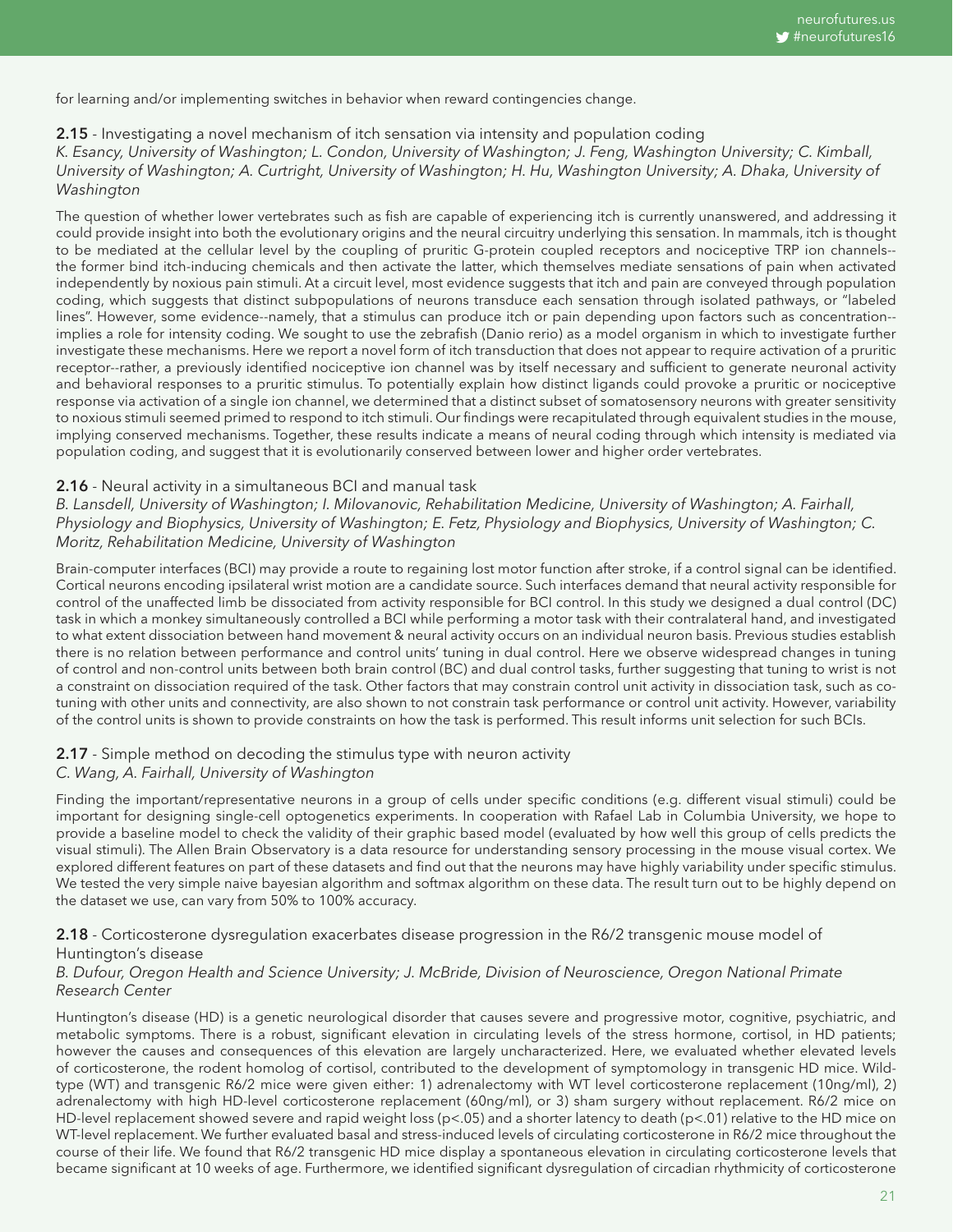release measured over a 24 hour period compared to wildtype controls. Unexpectedly, we found that R6/2 transgenic mice show a blunted corticosterone response to restraint stress, compared to wild-type mice. Together, this data provides further evidence that HPA-axis activity is abnormal in R6/2 mice, and highlights the important role that cortisol plays in HD symptom development. Our findings suggest that cortisol-reducing therapeutics may be of value in improving HD patient quality of life. Ongoing experiments are assessing whether high levels of corticosterone replacement exacerbates the progression of other HD symptoms in adrenalectomized R6/2 mice, including metabolism, neuropathology, and muscle physiology.

#### 2.19 - A microLED implant for long-term optogenetic stimulation of the rat spinal cord

*S. Mondello, University of Washington; M. Sunshine, Dept. of Rehabilitation Medicine, University of Washington; A. Fischedick, Department of Rehabilitation Medicine, University of Washington; P. Horner, The Institute for Stem Cell and Regenerative Medicine, Department of Neurological Surgery, University of Washington; C. Moritz, Center for Sensorimotor Neural Engineering, Department of Rehabilitation Medicine, University of Washington*

Optogenetic stimulation is a novel approach for activating specific neuronal populations in the central and peripheral nervous system. Studies suggest that artificial stimulation may enhance recovery after a variety of nervous system diseases and injuries, and has the potential to increase stem cell transplantation survival and integration. While there has been substantial characterization of optogenetic stimulation in the brain, there has been minimal focus on the spinal cord. Thus, in order to characterize this technology in the rat spinal cord, we mapped forelimb EMG activity in response to optical surface stimulation (OSS) at 8 weeks post AAV1-camkIIa-ChR2-mcherry viral injections into the cervical spinal cord. Most notably, we found that light applied to the surface of the cord was capable of consistently activating neurons located as deep as lamina 7. Strong forelimb movements were only elucidated when there was significant transfection of the superficial laminas 1-3. Building on our success of OSS characterization in the spinal cord, we developed an implantable microLED device to allow for long-term OSS in freely moving rats. We have refined this device and implantation method to produce reliable stimulation of the spinal cord for many weeks. We plan to use this OSS device for testing the effects of long-term optogenetic stimulation on functional recovery post-SCI, as well as on the efficacy and survival of stem cells transplanted in the injured spinal cord.

#### 2.20 - Somatosensory feedback via direct cortical electrical stimulation in humans

*J. Cronin, Center for Sensorimotor Neural Engineering; D. Caldwell, Center for Sensorimotor Neural Engineering; J. Wu, Center for Sensorimotor Neural Engineering; K. Collins, Center for Sensorimotor Neural Engineering; D. Sarma, Center for Sensorimotor Neural Engineering; R.P.N. Rao, Center for Sensorimotor Neural Engineering; J. Ojemann, Center for Sensorimotor Neural Engineering; J. Olson, Center for Sensorimotor Neural Engineering*

Objective: Somatosensory feedback is essential for efficient and precise motor output. Cortical stimulation through electrocorticographic (ECoG) electrodes is a potential method for providing such feedback, and may offer new avenues for investigating tactile feedback in humans. Previous research has demonstrated that subjects can distinguish between ECoG stimulation of the primary somatosensory cortex (SI) of different frequencies or amplitudes; however, little is understood about how human subjects perceive these novel sensations. Methods: Subjects were hospitalized for clinical monitoring of epilepsy with implanted ECoG grids. We used Tucker-Davis Technologies hardware to deliver constant-current stimulation to the hand area of SI using trains of 200 µs biphasic square pulses. We determined the perceptual threshold for stimulation by incrementally increasing the current amplitude, and examined response times and stimulation waveform parameters. For task-specific sensory feedback, subjects wore a 22 degree-of-freedom dataglove to measure their hand position. Subjects opened and closed their hand while they received state feedback via ECoG stimulation. Three states were encoded: 1) hand too open, no stimulation; 2) within the target position, low intensity stimulation; and, 3) too closed, higher intensity stimulation. Results: Subjects perceived the stimulation on their hands as an abstract sensation, sometimes described as vibration and/or pressure. Perceptual thresholds were in the range of 1.5 to 2.25 mA. On the feedback task, one subject was able to achieve accuracies and R2 values considerably greater than chance level, with performance dropping during a catch trial. Conclusions: These results suggest that subjects can react to cortical sensory stimulation and use it as feedback to modulate motor behavior.

#### 2.21 - Respiratory effects in Human Cerebrospinal Fluid (CSF) Dynamics demonstrated with real-time phase contrast MRI

#### *S. Yildiz, Advanced Imaging Research Center, Oregon Health and Science University; J. Ohshinki, Departments of Radiology and Biomedical Engineering, Emory University; K. Sabra, Woodruff School of Mechanical Engineering, Georgia Institute of Technology*

Cerebrospinal fluid (CSF) motion undergoes periodic pulsations driven by respiratory and cardiac forces. Early studies have measured the influence of these forces as well as the effects of transient events such as coughing and sneezing in human CSF dynamics using spinal taps. While cardiac modulation of CSF has been investigated using a variety of MRI techniques, the respiratory effects have only recently been studied in a few MRI studies. Hence, the influence of respiratory mechanisms in human CSF dynamics is not well understood. To address this limitation, we have recently employed a real-time phase contrast magnetic resonance (RT-PCMRI) technique to measure various breathing techniques and coughing on CSF flow velocities at the level of Foramen Magnum (FM) in healthy subjects. Observations show that conventional cardiac-gated phase contrast MRI (PCMRI) can only measure the cardiac component and is unable to detect the respiratory effects while RT-PCMRI can non-invasively quantify cardiac and respiratory modulations of CSF velocity in real-time. RT-PCMRI measurements at the FM indicate that there is a comparable contribution of respiration and cardiac pulsations. The study results also suggest that there is an immediate influence of voluntarily controlled breathing on the amplitude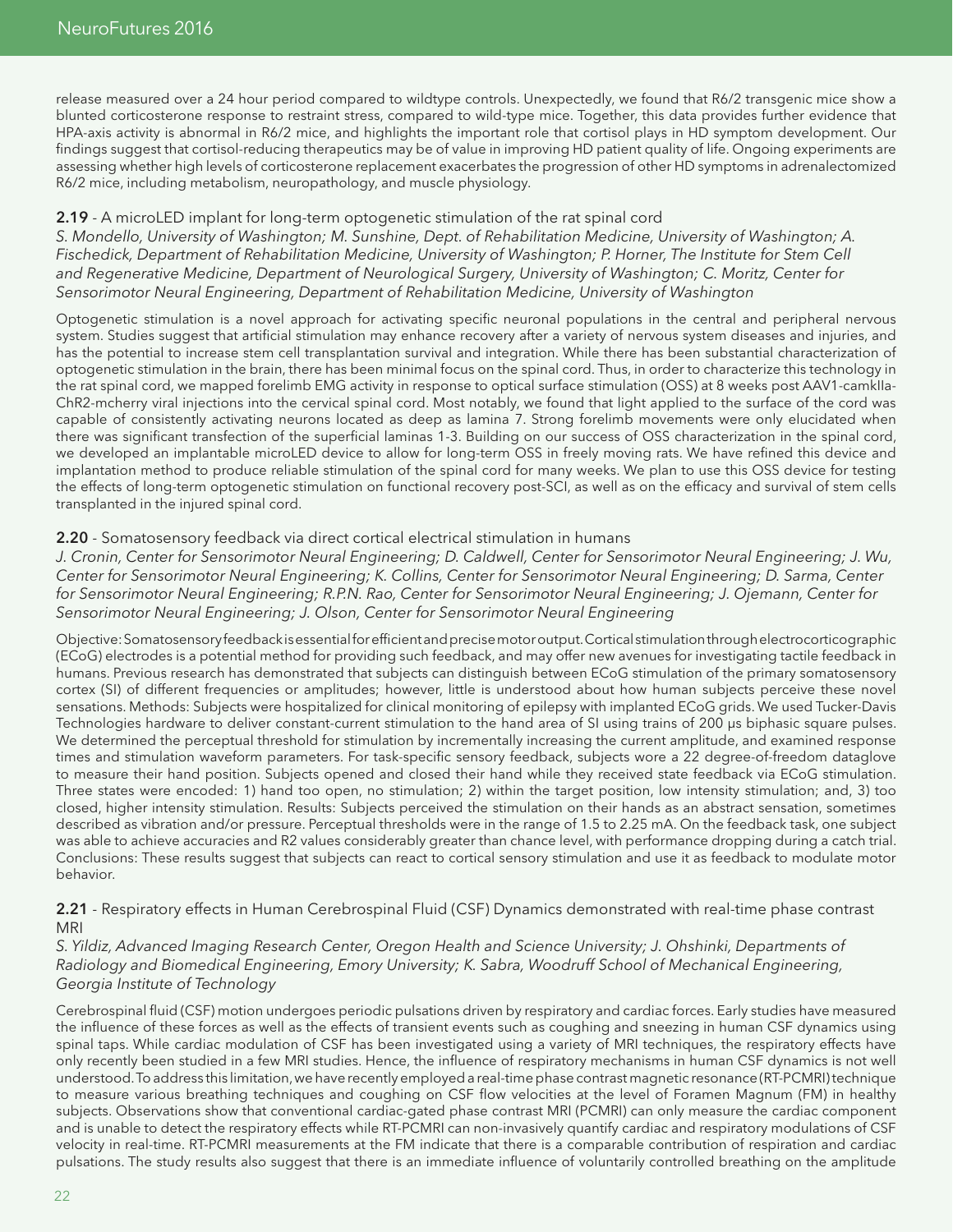and directionality of CSF velocities, which vary across the subjects.

2.22 - Exploration of perceptual resolution while modulating various stimulation parameters towards development of a low latency artificial sensory feedback system via ICMS

*D.A. Bjanes, Electrical Engineering, University of Washington, UW Institute for Neuroengineering; C.T. Moritz, Electrical Engineering, University of Washington, UW Institute for Neuroengineering, Rehabilitation Medicine University of Washington, Physiology and Biophysics University of Washington*

Current users of brain-computer interface (BCI) technology must rely on visual feedback of cursor or robotic arm movement. The inherent long delays of visual processing likely contribute to relatively slow and unnatural control of BCIs. Despite increasing numbers of electrode sites and ever growing complexity of control algorithms, BCI technology has yet to achieve rapid, dexterous control signals comparable to an intact human system. We believe the lack of tactile and proprioceptive feedback may impose a fundamental limit on speed and accuracy of BCI controlled prostheses or re-animated limbs. By artificially recreating this comparatively low-latency sensory pathway via ICMS, BCI stability and control may be improved. Towards this aim, we are exploring perceptual sensitivity of several stimulation parameters to find a high resolution space in which to provide this feedback. By developing a novel center-out task for rodents, we can use Intra-Cortical Microwire Stimulation (ICMS) to present patterns of artificial stimulation directly to the sensorimotor cortex. By comparing the ability of animals to solve this forelimb spatial exploration task, we can measure comprehension of the encoded stimulation pattern. Rather than cue the subject for a particular target, stimulation will provide proportional feedback of the joystick position, mimicking a real world application of a robotic limb providing real-time ICMS sensory feedback to a human user. Prior to stimulation, neural populations surrounding electrode sites are categorized as responsive to sensory inputs, correlated with features of the behavioral task or novel sites. By constructing these mappings, we can present stimulation both to novel and correlated populations, comparing learning performance in each. After determining the just noticeable difference stimulation parameters, we will present graded stimulation via one or multiple cortical electrodes. Our goal is to formulate a general pattern for providing a high resolution sensory signal which can be mapped to any sensory modality. Through ICMS, we aim to create this low-latency sensory feedback in our BCI control loop for patients with a wide range of impairments including spinal cord injury and stroke.

2.23 - Toward a standardized advanced imaging protocol for multiple sclerosis: inter- and intra-site variability in multiband diffusion measurements acquired by NAIMS

*D. Schwartz, Oregon Health and Science University; I. Tagge, Oregon Health and Science University; R. Bakshi, Harvard Medical School; G. Nair, NIH; P. Calabresi, Johns Hopkins; T. Constable, Yale; J. Grinstead, Siemens; R. Henry, UCSF; W. Stern, UCSF; J. Oh, Johns Hopkins; N. Papinutto, UCSF; D. Pelletier, UCLA; D.S. Reich, NIH; N. Sicotte, UCLA; J. Simon, Oregon Health and Science University; W. Rooney, Oregon Health and Science University; Consortium, NAIMS* 

The North American Imaging in Multiple Sclerosis (NAIMS) Cooperative was formed with the goal of developing sensitive and reliable imaging surrogates for disease progression in MS to accelerate research and treatment trials. A standardized quantitative protocol which is sensitive and tailored for MS pathology will expedite data collection across multiple sites.

#### 2.24 - Neural Security for Brain-Computer Interfaces

#### *K. Pratt, T. Bonaci, H. Chizeck, University of Washington*

The ability for the brain to communicate with and control the external environment is growing thanks to advances in non-invasive (commercial dry electrode headsets) and invasive (deep brain stimulation, or DBS) technology. While there are many physical and engineering requirements in place, the threat to a user's neural privacy and security has yet to be quantified and evaluated. Our research has already demonstrated that there is a threat to private information via subliminal stimulation in a video game. The current aim is to quantify this threat and develop techniques to protect neural signals from malicious intent.

2.25 - Correlation-based model predicts efficacy of artificially induced plasticity in motor cor- tex by a bilateral Brain-Machine Interface

*G. Lajoie, University of Washington; N. Krouchev, McGill University; J.F. Kalaska, University of Montreal; A. Fairhall, University of Washington; E. Fetz, University of Washington* 

Experiments on macaque monkeys reveal that neurons in Motor Cortex (MC) display a variety of activities correlated to their coactivated muscles and the motor task being performed. Generally, MC neurons with overlapping muscle fields are spatially grouped together and may have enhanced synaptic connections as opposed to more distant neurons.

#### 2.26 - Closed-Loop Algorithms and Chronic Brain-Computer Interfacing Using a Deep Brain Stimulator with Electrocorticography

*M. Thompson, University of Washington; J. Herron, Dept. of Electrical Engineering, University of Washington & Center for Sensorimotor Neural Engineering; T. Brown, Dept. of Philosophy, University of Washington & Center for Sensorimotor Neural Engineering; J. Ojemann, Dept. of Neurological Surgery, University of Washington Medical Center & Center for Sensorimotor Neural Engineering; A. Ko, Dept. of Neurological Surgery, University of Washington Medical Center & Center for Sensorimotor Neural Engineering; H. Chizeck, Dept. of Electrical Engineering, University of Washington, Dept. of Bioengineering, University of Washington & Center for Sensorimotor Neural Engineering*